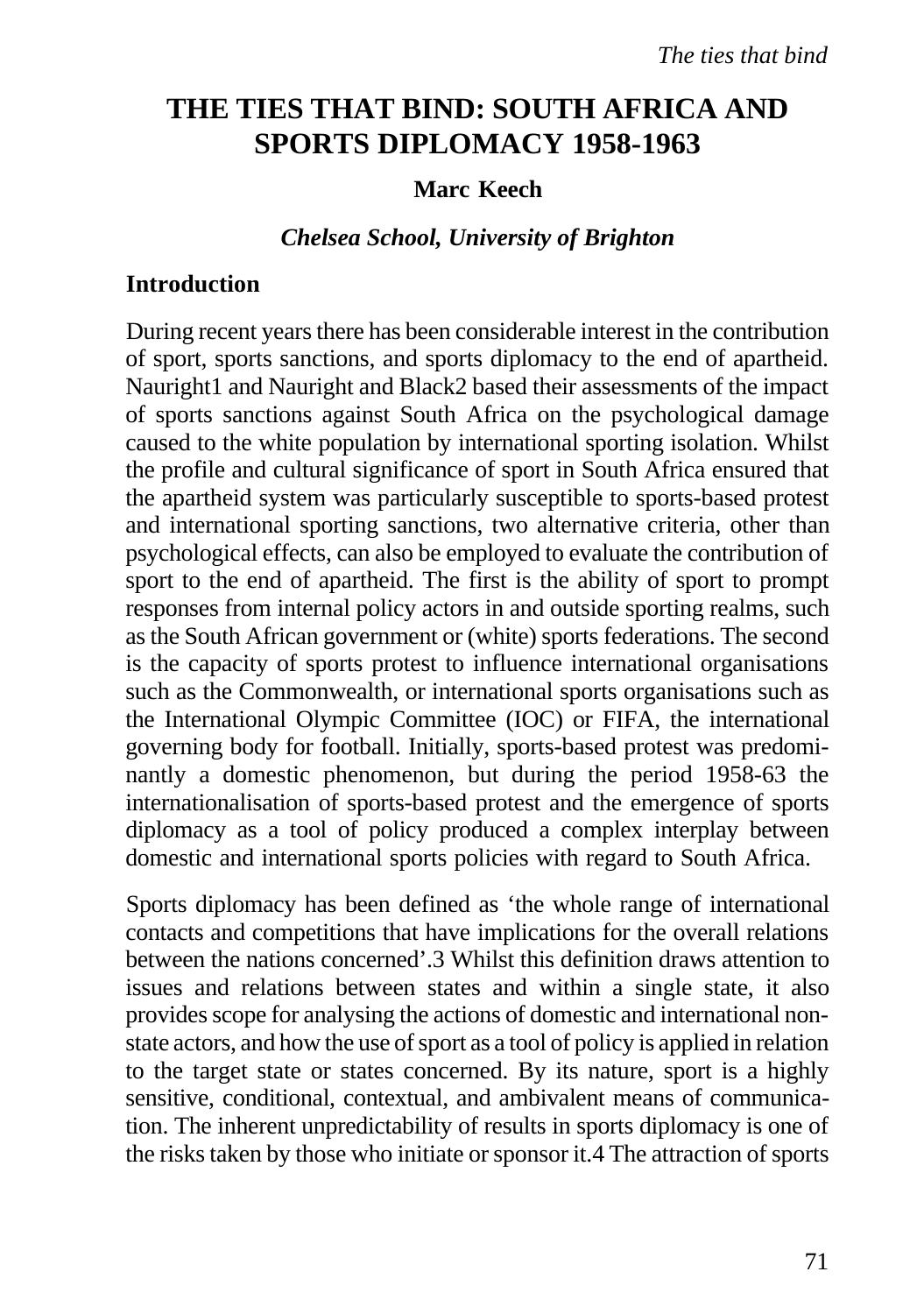diplomacy is that it is a relatively low-cost, low risk but high profile tool of foreign policy, by which states and non-state actors are able to publicise their views on the actions and policies of others.5

There are many instances of sport being utilised in support of diplomatic objectives, but little agreement among analysts on its overall effectiveness. For example, sport can be used to build bridges between countries, as in the case of the ping-pong diplomacy between China and the USA in 1971. The more recent examples of an American wrestling team visiting Iran in 1998 and the recent baseball matches between the Cuban national side and the Baltimore Orioles are evidence of the continuing attraction of sports diplomacy. Alternatively, sport can be used to voice displeasure or disapproval at the actions of other nations. This has been termed negative sports diplomacy and is perhaps best exemplified in the boycott of the 1980 Moscow Olympics by many Western nations.6 Sport can also be utilised as a focal point of contact between nations, as in the case of Cold War sporting contact between the USA and the USSR.7

Kanin challenged the value of sport as a political resource by suggesting that sport is a political process based on play, game, and posture. If the activity is not serious, neither can be the positions, political or otherwise.8 Conversely, the use of athletes by many nations as 'diplomats in tracksuits' has demonstrated that sport is a serious concern to many nations wishing to make a foreign policy statement through the sporting arena. Whilst sports diplomacy has been periodically associated with Olympic boycotts, Cold War politics, and other international problems, it was with the issue of apartheid that it was most closely associated. The attempt to isolate South Africa from the wider sporting community was one of the most sustained political campaigns of the post-war period and one that, for many observers, permitted sport a central role in policy making. Such a role created an understanding of, and familiarity with, the implications of apartheid.9 The historical origins of sports diplomacy with regard to South Africa have not been explicitly discussed in the surfeit of literature concerning the subject area. Thus, the aim of the paper is to trace some of the origins of sports diplomacy in the South African context. The paper highlights the roles of two prominent sports administrators in the period between 1958 and 1963, K.S. (Sandy) Duncan, Honorary Secretary of the Commonwealth Games throughout this period, and Sir Stanley Rous, President of FIFA from 1961 to 1974.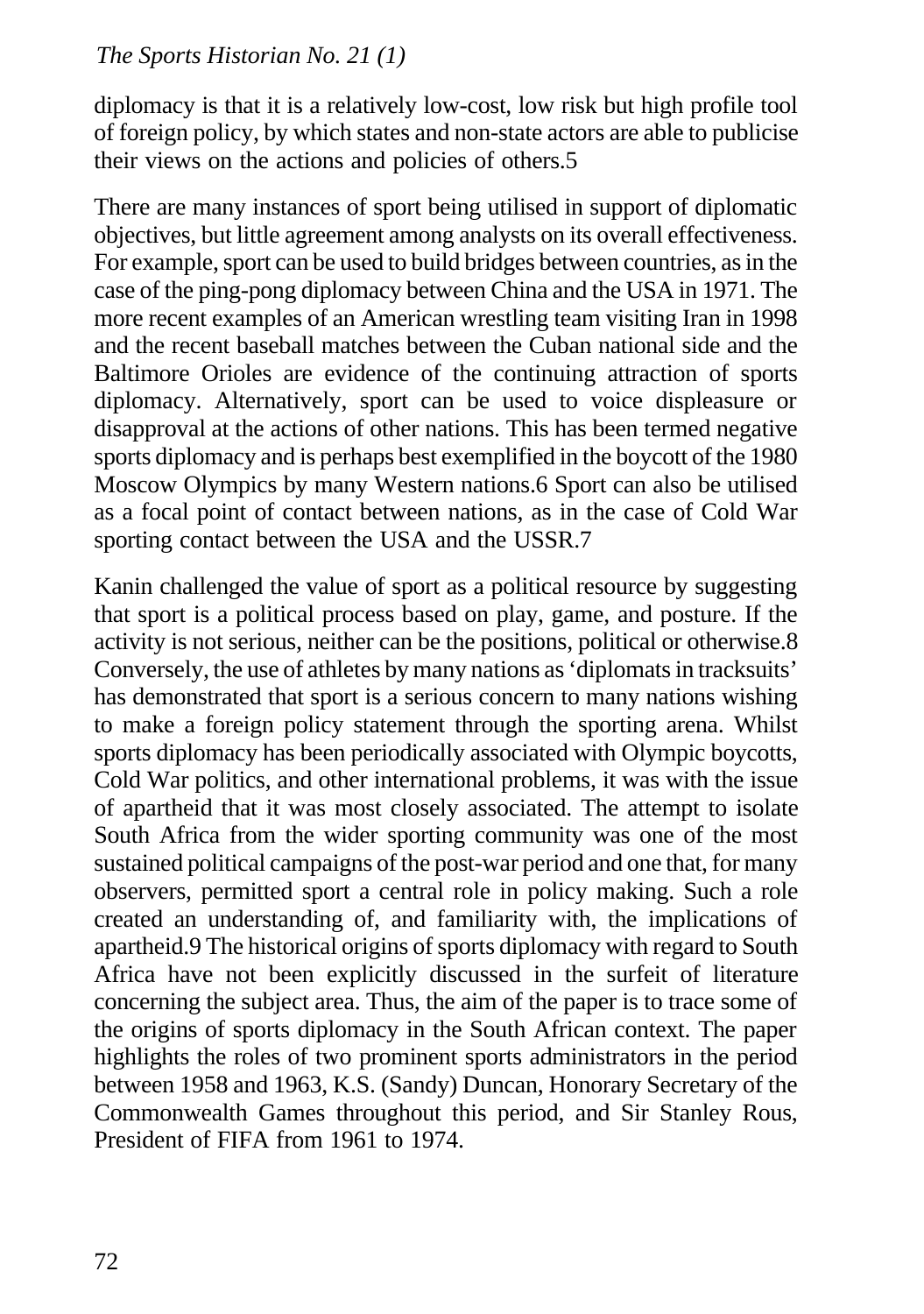#### **South Africa, the Olympics, and the origins of sports diplomacy**

Although black South Africans protested as early as 1946 at being excluded from Olympic participation,10 their voices were little more than ineffectual. However, in 1947 the South African Table Tennis Board (SATTB), a body whose membership was organised on non-racial principles, became a provisional affiliate of the International Table Tennis Federation (ITTF). The ITTF had refused to acknowledge the white South African Table Tennis Union (SATTU) because of its discriminatory policies. In 1950, the President of SATTU claimed that his organisation did not have a colour bar, only a social bar.11 Ignoring the ITTF ban on SATTU, a British player, Bergmann, visited the country at the request of SATTU and was subsequently fined and banned for flouting rules to which the British federation subscribed. According to one South African sports official, the ITTF's decision was the thin end of the wedge and would lead to the suspension of all South African sports associations.

Before exploring the issues concerning Duncan and Rous it is worth contextualising their actions in light of the work of Avery Brundage, President of the IOC from 1952 and the most significant sports administrator of the time. He fervently sought to place the movement beyond the reach of politics although, as Quick points out, he often failed dismally to adopt the more accommodating attitude necessary for the integration of diverse global cultures.12 His support for the South African government was readily apparent throughout the 1950s and 1960s. A primary reason for his support was South Africa's role in maintaining the status quo within the Olympic movement, which ensured that power remained firmly with established (white) sporting nations rather than be shared with the newer ex-colonial nations who were increasingly demanding greater influence in the Olympic movement. The issue of South African participation in the Olympic Games first arose around the time of the Melbourne games of 1956. Brundage was a pivotal figure, having already made preliminary enquiries concerning the question of black participation in the South African Olympic team to Ira Emery, president of the South African National Olympic Committee (SANOC). Realising the nature of the situation, and also the fact that the USSR saw the issue as one with which to challenge the power distribution within the IOC, Brundage had to react. He wrote to Emery in 1958 saying that he (Brundage) did not know how long the IOC 'can defer action on the issue as we are receiving letters from all over the world'.13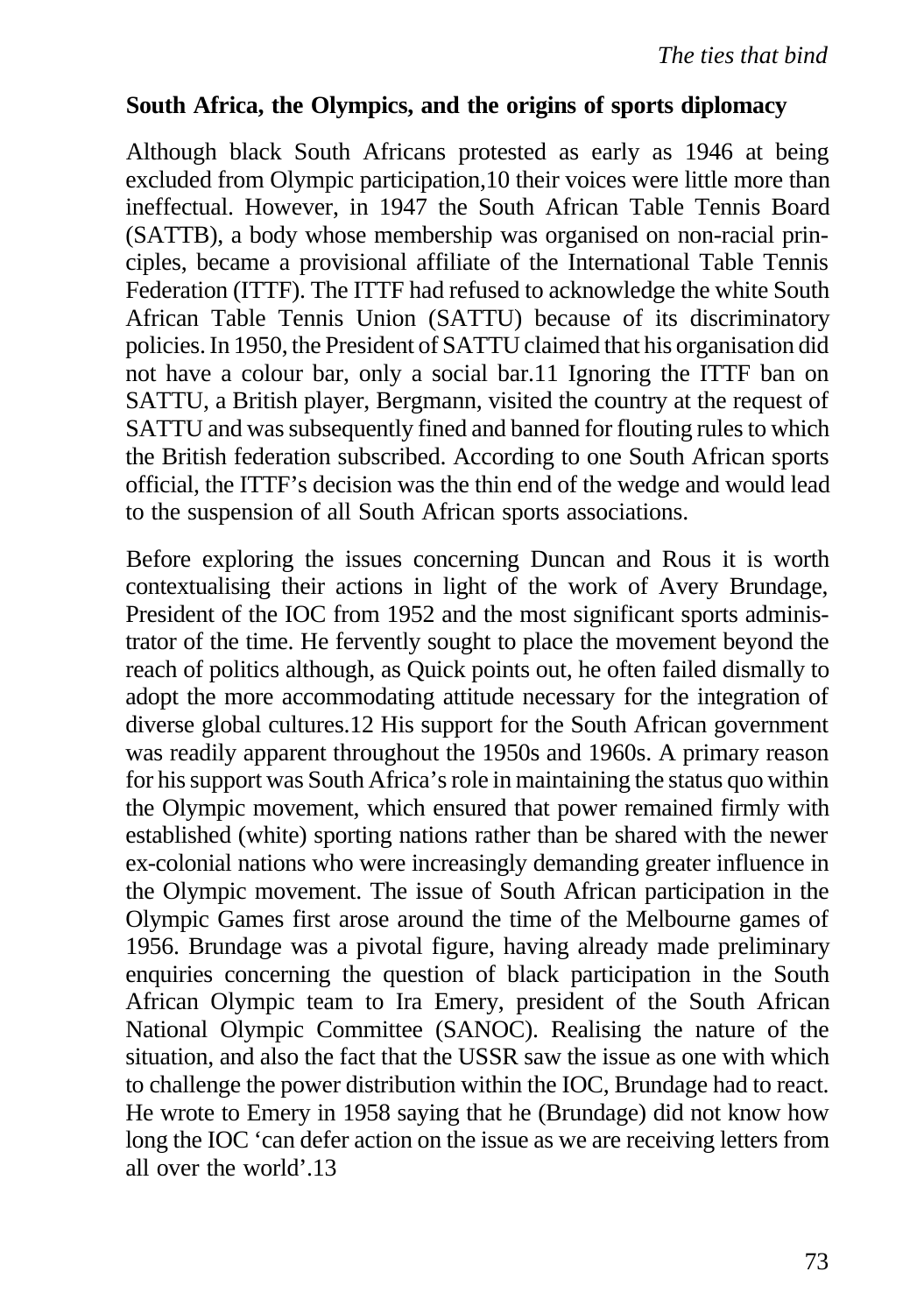Brundage further advised Emery in the same letter that separate tryouts involving blacks might prove to be a viable alternative: while non-whites could be excluded on one pretext or another, SANOC would still be complying with IOC rules. Within South Africa, concerns were emerging regarding South African participation in international sport. It was acknowledged that once the process of expulsion and exclusion began, the trend could rapidly accelerate. One possible tactic discussed by white sports bodies to postpone such a trend was to push for dual recognition from the respective international federation for both white and non-white bodies.14 The issue of discrimination was not officially tabled until the IOC session in Rome in 1959.15 Nikolai Romanov, the Soviet delegate, accused SANOC of never having done anything to prevent apartheid and that, he argued, was an infringement of the Olympic charter. Reg Honey, the South African delegate, gave an assurance that all South African athletes entered by their National Olympic Committee were to be issued with passports.16 However, SANOC had no intention of picking a nonwhite athlete to whom they would have to issue a passport, and non-white federations would have had to affiliate to the white federations, recognised by SANOC, for a non-white athlete to participate in the Olympics.

Despite the gathering momentum of the non-racial sporting movement, Brundage remained steadfast in his refusal to make South Africa fully comply with the Olympic Charter on the grounds that it was not SANOC's fault that non-whites could not compete. He viewed National Olympic Committees as autonomous from government and therefore not to be held accountable for governmental policy.17 Brundage's refusal to acknowledge the overt political nature of SANOC influenced the IOC's unwillingness to take any punitive actions against South Africa in 1959.

The issue of apartheid remained in the international headlines in the early 1960s. The Sharpeville massacre of 1960 heightened international awareness of the political system in South Africa, and consequently the prospect of further participation by the country in international sport agitated a number of IOC members. Brundage's unwillingness to alter his position, combined with the declaration of South Africa as a republic in 1961, intimated to a growing number of IOC members that conditions for blacks in general, and opportunities to participate in sport in particular, would be severely curtailed.18 The government continued to provide evidence of their determination to extend further the policies of apartheid into the area of sport.19 On 29 March 1961, Minister of the Interior Jan De Klerk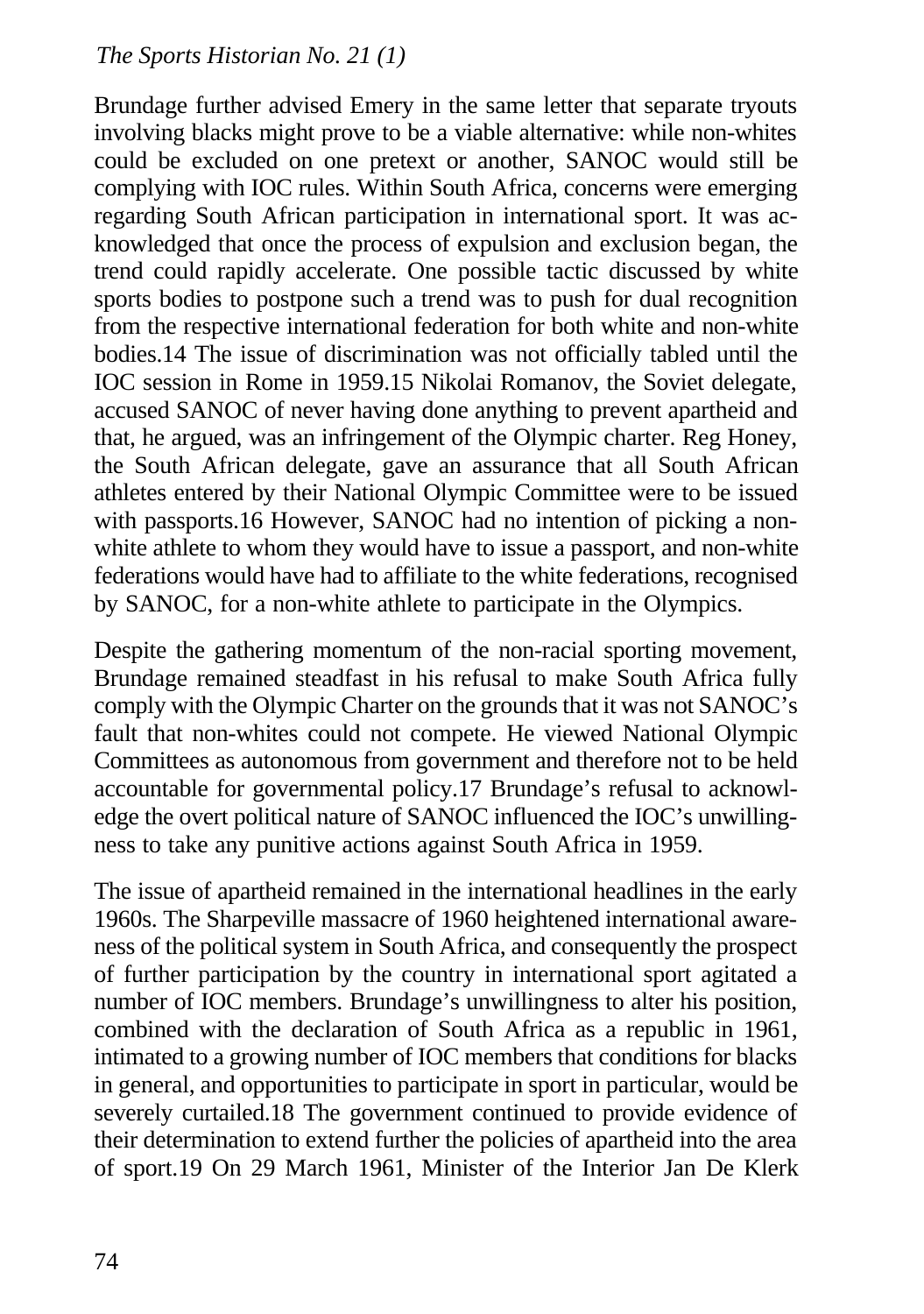announced that the government would not approve the participation of mixed teams in global sporting events; that mixed teams from other nations would not be welcome in South Africa; and that only separate white and non-white teams could compete abroad in international competition. After this, Honey felt there was little point in attending the next meeting of the IOC, as South Africa was sure to be suspended.20 Yet at the IOC session in Moscow in 1962 only five members voted for the immediate suspension of the country from the Olympic movement. Indeed, South Africa was given until the next IOC session at Baden Baden in 1963 to eliminate the practice of apartheid in sport.

#### **South Africa and the origins of Commonwealth sports diplomacy**

The first tensions between South Africa and the administrators of British imperial and Commonwealth sports occurred in 1934 when the British Empire games were switched to London from South Africa because of the latter's racial policies.21 During the late 1950s and the early 1960s a raft of tensions were developing between South Africa and the Commonwealth. With hindsight, it is possible to view the situation between the Commonwealth Games Federation (CGF) and the South African Commonwealth Games Association as a forerunner for the sports diplomacy undertaken by the IOC in its attempts to play down the significance of South African participation in the Olympics. Indeed, many of the same personnel were involved. In 1958, South Africa had participated in the British Empire and Commonwealth Games in Cardiff. More than 500 protesters turned up at the Cardiff Arms Park to register their disapproval at South Africa's participation.22 Despite staunch support from traditional (old) Commonwealth allies, rumblings of dissent at South African participation within the Commonwealth movement as a whole were beginning to surface as many new Commonwealth nations began to unshackle themselves from colonial rule.

The 1960 referendum, which decided whether the constitution should be altered to incorporate republican status, was a sharp reminder to the international community of the internal decision-making process. Working under a republican constitution, the National Party was able to exercise a far greater degree of control over apartheid policies. At a meeting of the Commonwealth prime ministers in London during March 1961, South African Prime Minister Henrik Verwoerd stated that South Africa wished to remain within the Commonwealth as a republic. The significance of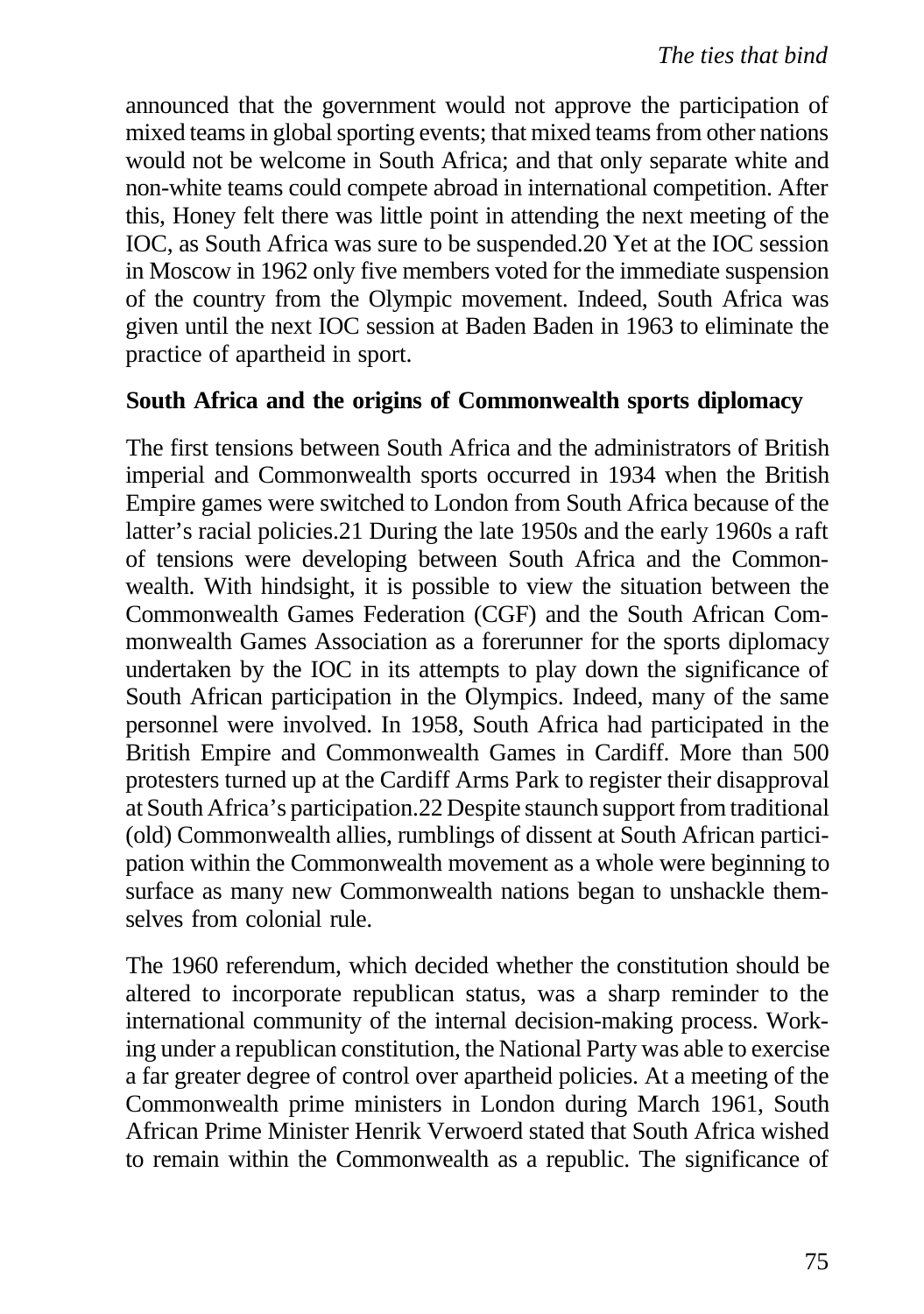remaining in an international organisation of such increasing status was clearly not lost on Verwoerd, but there was no chance of any compromise over his party's policies. The Communiqué from this summit stated:

In connection with this application, the meeting also discussed, with the consent of the South African Prime Minister, the racial policy followed by the Union Government. The Prime Minister of South Africa informed other Prime Ministers that in light of the views expressed on behalf of other member governments and with indications of their future intentions regarding the racial policy of the Union Government, he had decided to withdraw his application for South Africa's continuing membership of the Commonwealth as a Republic.23

The withdrawal of South Africa from the Commonwealth should have solved the issue of their participation at the Perth Commonwealth Games of 1962. Only member countries of the Commonwealth were eligible to participate in the Games. The refusal of the Minister for the Interior, Jan De Klerk, to allow mixed team participation at global events served only to reinforce the notion that South Africa would not compete. However, the South African press made much of the continuous rumours suggesting South Africa would receive a special invitation to compete in Perth. The IOC remained non-committal regarding the issue, as they saw it as one of purely Commonwealth origins. Within the CGF, a strong and supportive friendship had developed between Ira Emery, who was the secretary of the South African Commonwealth Games Association as well as president of SANOC, and Sandy Duncan, the Honorary Secretary of the CGF.24 Emery was viewed by many Afrikaners as a sporting liberal, part of the 'old school' that would acquiesce to international demands in order to maintain South Africa's position in the sporting arena. The challenge to Emery came from Frank Braun, a staunch supporter of Verwoerd and a committed republican. Emery wrote to Duncan in June 1961 regarding South Africa's possible participation in Perth:

I feel now that it would be going against the pricks in trying to keep us in the Games ... Mr. Braun is, I'm afraid, rather ambitious.25

The portents were more ominous than Emery thought. Four days later, on 20 June 1961, Emery was relieved of his posts at SANOC and the South African Commonwealth Games Association with an official statement citing lack of accounts for the previous financial year as the reason for his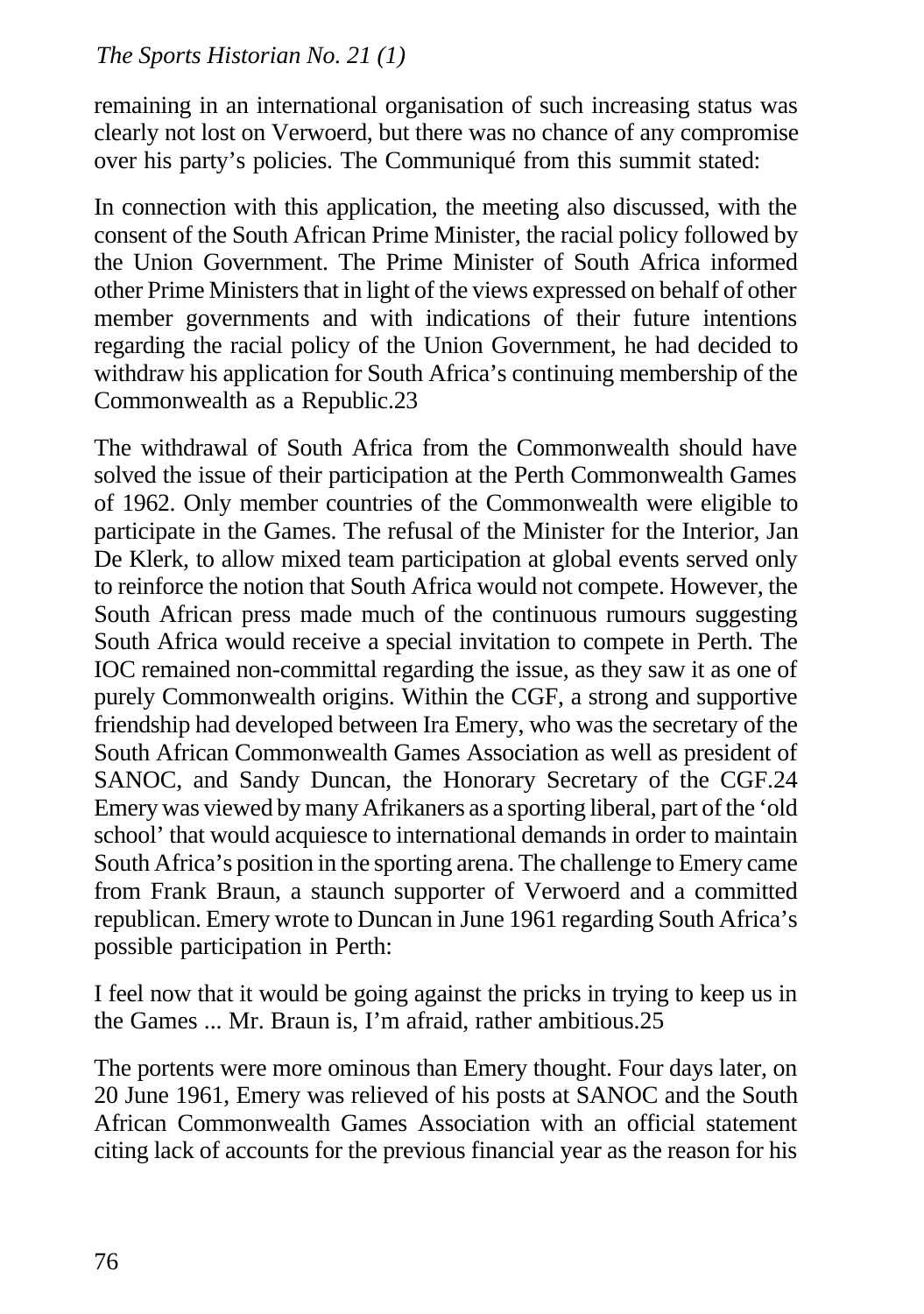dismissal. Reg Honey, the IOC member in South Africa, resigned his post with SANOC in protest at Emery's treatment. Sandy Duncan soon became inundated with cuttings and correspondence from Emery who was clearly upset at his country's refusal to continue to participate in international sport on terms laid down by others:

Now that I'm out, those not anxious for South Africa to be concerned with non-white sports access, will do their utmost to keep them out of the Empire Games. 26

More worrying to Emery had been the emergence of a sports-based protest organisation. Included with one letter was a cutting from the Johannesburg *Sunday Times* that commented on the continuation of SASA's campaigns and the intention to target cricket and rugby union because of their significance to the white sporting establishment.27 Emery had made his feelings regarding SASA explicitly clear in a letter to the South African government soon after SASA's formation in 1958. In addition Dennis Brutus, the founder of SASA, was condemned for not following what Emery termed as 'the rules of application' which stated that non-white bodies must affiliate to the respective white body.28 The letter was passed on to the Secretary for Sport and Recreation who recommended to the Minister that:

The letter undoubtedly contains a great deal of useful material to combat misperceptions abroad and it should be sent to all our missions abroad. In doing so, I suggest we ask a competent journalist to prepare an accompanying article with suitable photographs. The letter has the advantage of being the product of a non-official non-governmental organisation, which fact, in the field of propaganda, adds weight to its contents.29

The reaction of the government, to try and negate any influence SASA may have gained, was recognition that SASA could potentially have challenged the hegemony of sport established under white rule. The subsequent challenges to sports hegemony have their origins in the period 1958-1963. The pattern of governmental reaction to domestic and international protest had been established, although the strategies of pro- and anti-apartheid organisations became more complex and reflective of the sporting environment within the country. Clearly worried about SASA, Emery continued to send Duncan the cuttings on SASA's activities but refused to comment upon them in his correspondence. Towards the end of August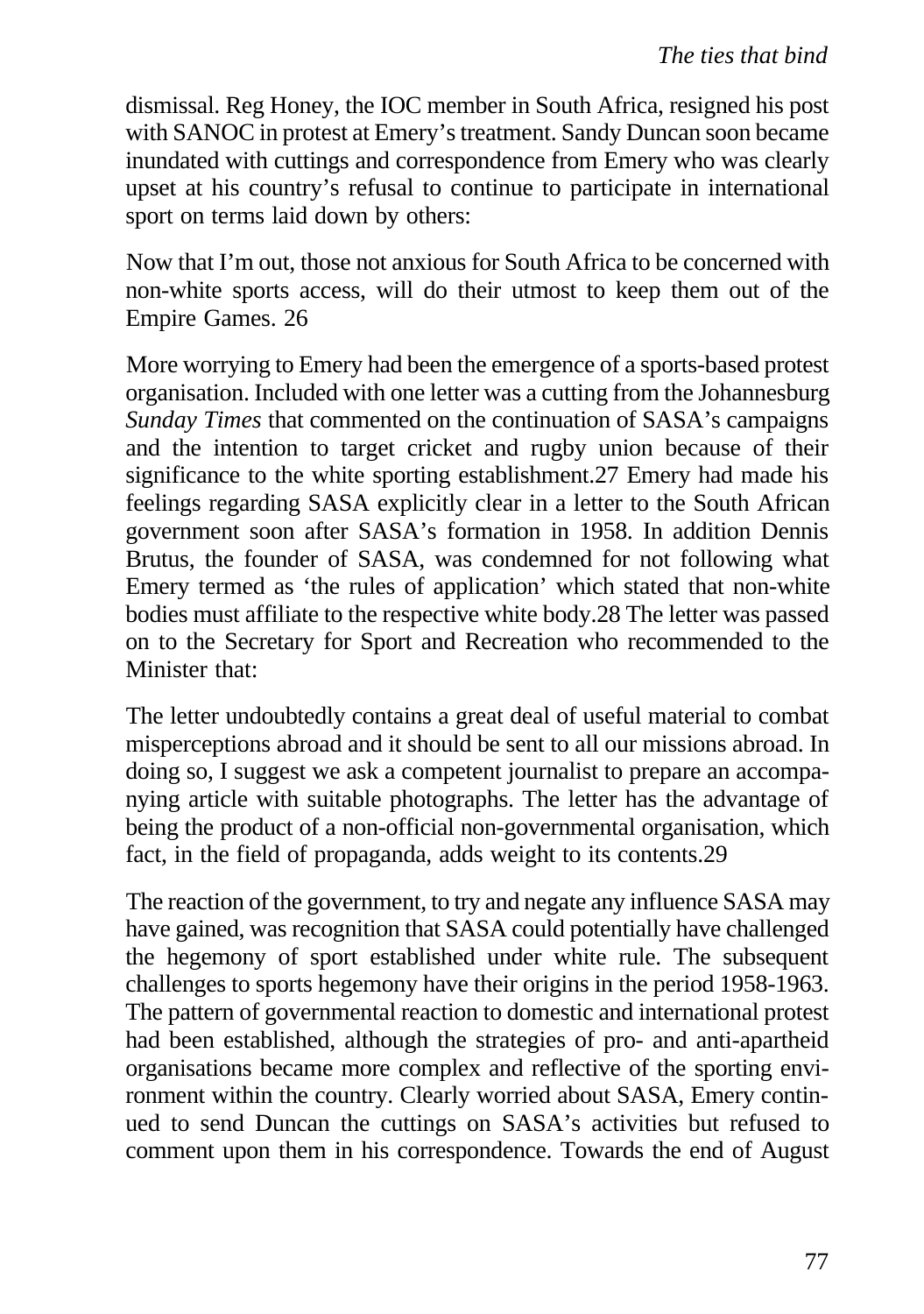1961 a cricket match was arranged at the Wanderers ground in Johannesburg. Significantly it was scheduled to involve whites and non-whites. Immediately, the authorities invoked the Group Areas Act, thereby preventing any player, member, or guest to occupy land with people of different colour. Emery's despair was obvious:

This Sandy gives the death knell to our ever hoping having [*sic*] mixed trials for the Empire or Olympic Games until the act is repealed.30

Sandy Duncan was Secretary to the CGF for nearly thirty years. He was a sports administrator held in high esteem by his colleagues. He also viewed politics as a most unwelcome intrusion in sport. In correspondence with Emery, and in repeated press releases throughout his tenure of office, he reiterated his belief that political pressures did not automatically mean any rule of sport had been broken. Additionally, Duncan disliked the actions of SASA because of their lack of official sporting recognition. He first received correspondence from Brutus in September 1961:

South Africa's withdrawal from the Commonwealth automatically forfeits the right of participation in Perth. We [SASA] believe it would do grave harm if racialism is permitted to take part with sportsmen from other parts of the Commonwealth (sic).31

The rumours in the South African media regarding an invitation to Perth persisted. Frank Braun told *The Star* of Johannesburg that if South Africa was wanted at the Commonwealth Games, then they would be pleased to go, but South Africa would not crawl to anyone or accede to any demands.32 Emery's correspondence with Duncan continued, but the sense of frustration and desperation was obvious:

If we are suspended by International Sports Associations, so sooner will the government be forced to take action for multi-racial sport in this country ... Mr. Brundage confidentially tells me that the IOC has been inundated with protests against South African participation at future Olympics.33

The withdrawal of South Africa from the Commonwealth and the Commonwealth Games had serious implications for Brundage and the IOC. The contravention of the Olympic Charter, through the maintenance of apartheid policies, was a direct challenge to the Olympic movement. Yet Brundage continued to brush these problems aside, repeatedly citing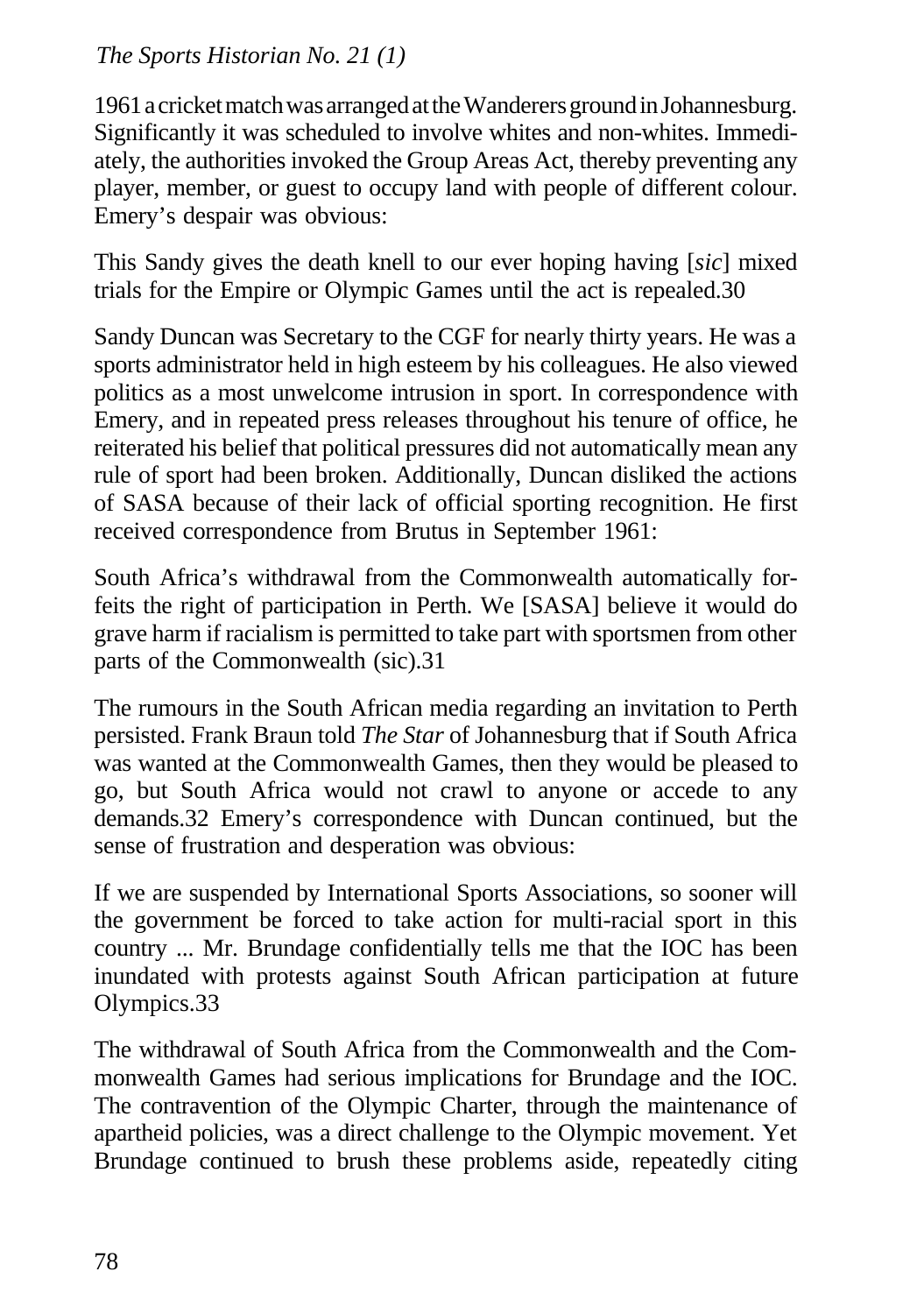SANOC's inability to counteract problems presented by the prevailing political situation and stating that SANOC could not be held responsible for South African governmental policy.

Although SASA remained at the forefront of sporting protest, objections to South African participation had now begun to move beyond sports bodies to include governments and organisations such as the Commonwealth. Brundage disliked Brutus as much as Duncan did. They believed that SASA had no formal standing in international sport, and that it was politically motivated. It was apparent from Emery's correspondence that South Africa was intent on tightening the grip of apartheid on sport. Braun's pro-apartheid rhetoric during this period was given considerable coverage by the South African press but Brundage continued to keep close contact with Braun despite this. The issue of apartheid in sport was, by the early 1960s, beginning to become one component of the much wider struggle against the National Party's policies, with the Olympic movement targeted as one of the most prominent arenas within which this struggle would take place.

The emergence of SASA in the period 1958-1962 was an important watershed in the history of sports-based protest against apartheid. Its targeting of the IOC and CGF showed an acute awareness of the strategy that would be needed if South African participation within international sport were to be prevented. As independent international actors, the IOC and the CGF were key players in the high profile issue of sport and South Africa. The non-participation of South Africa in the 1962 Commonwealth Games was a prototype for the more significant decisions that the IOC was going to be forced to take. Although apartheid was a clear source of tension in the Commonwealth, it also became the issue on which the principles of the organisation became based. Conflicts between newly independent nations and South Africa began to focus on the Commonwealth Games so as not to jeopardise the primary focus for Commonwealth diplomacy, which was the biennial Heads of Government meeting. Conversely, the focus on the Commonwealth Games provided South Africa with links to sports administrators and permitted Emery to use his relationship with Duncan to further his tenuous diplomatic intentions. However, by also keeping contact with government departments, Emery unwittingly contributed to his country's continued isolation.

The involvement of the Commonwealth Games in patterns of international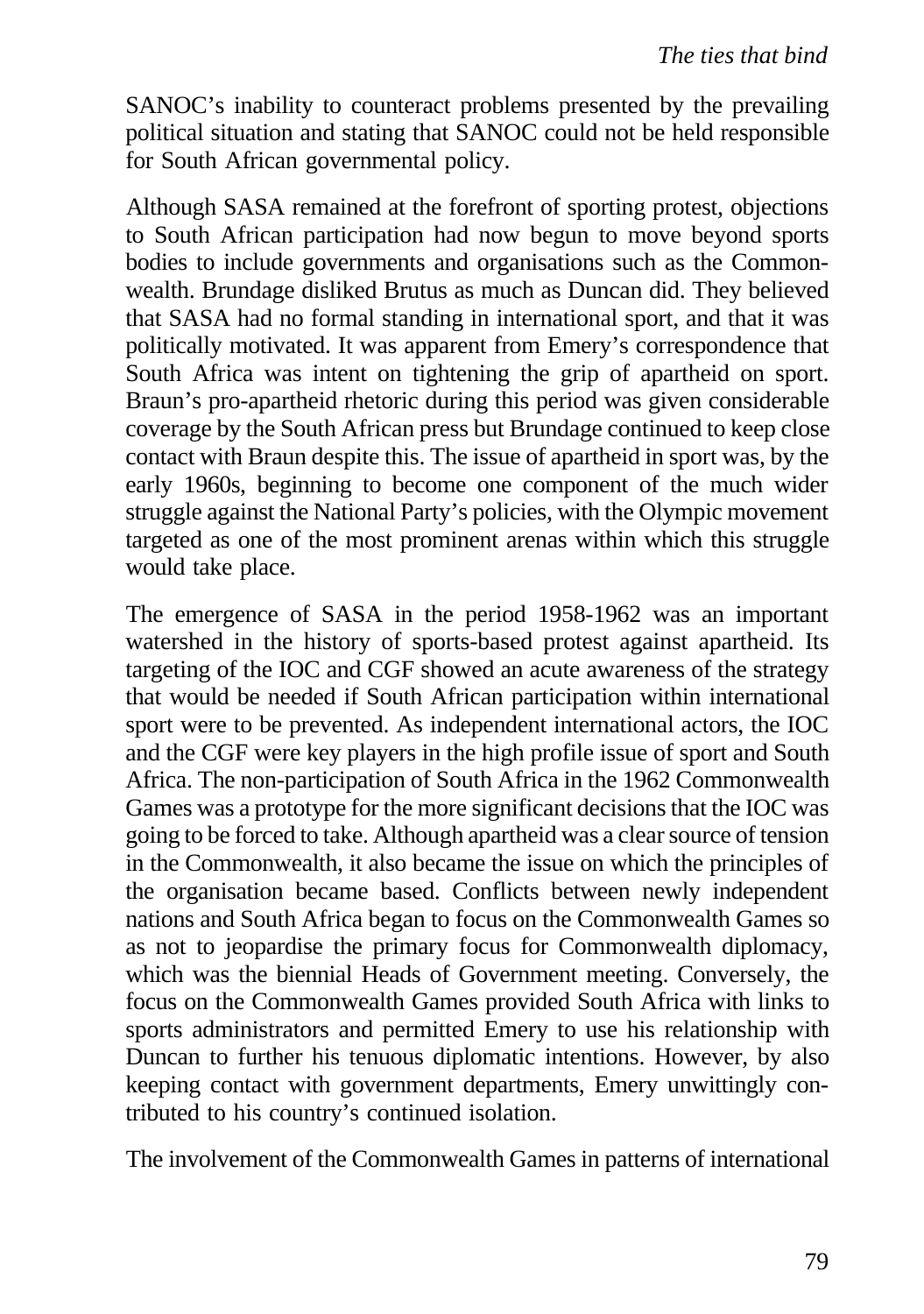relations involving sport also has its origins here. The relationship between the Commonwealth and the IOC had, at its heart, the common problem of how to deal with the South African question. Part of the problem faced by the IOC was the steadfast and convenient refusal to challenge the fiction that all National Olympic Committees were autonomous of government. The fiction was easier to maintain in the early 1960s than it has since become, and it led the IOC to claim that all NOCs were free of state interference, so that sport could not be used as a vehicle for politics. As an international actor, this was a naive assumption, especially in the case of South Africa where Braun's replacement of Emery as President of SANOC ensured that the National Party controlled SANOC decisions. Brundage refused to accept that the Olympic Games should become a forum for political issues, despite the possible implications of South African participation.

# **South Africa and football diplomacy**

The embryonic association between sport, discrimination, and diplomacy alluded to in the Bergman affair was followed by a similar dispute in football, in which the non-white South African Soccer Federation (SASF) sought recognition from FIFA, who already recognised the white Football Association of South Africa (FASA) in 1952.34 FASA would permit SASF's affiliation only if the latter agreed to the loss of voting rights on the national committee as a condition of entry. In 1954, SASF applied to FIFA for full membership. In response, FASA was told to negotiate with SASF and find a compromise. In 1955 FASA told FIFA that no compromise could be found, explaining that:

The laws of South Africa preclude Europeans and non-Europeans participating in the same matches or tournaments and even if my association desired to do so (and it certainly does not desire to do so) the laws of South Africa and the established practice would preclude my association from being allowed to do so.35

FIFA's response was to propose an inter-federal committee to co-ordinate the activities of both organisations, which also prevented either organisation selecting a team that would represent 'South Africa'.36 Both organisations rejected this proposal. In 1956, FIFA sent the first international delegation to South Africa to try and resolve the problems between the two federations. Whilst FASA was persuaded to drop the colour bar, FIFA could not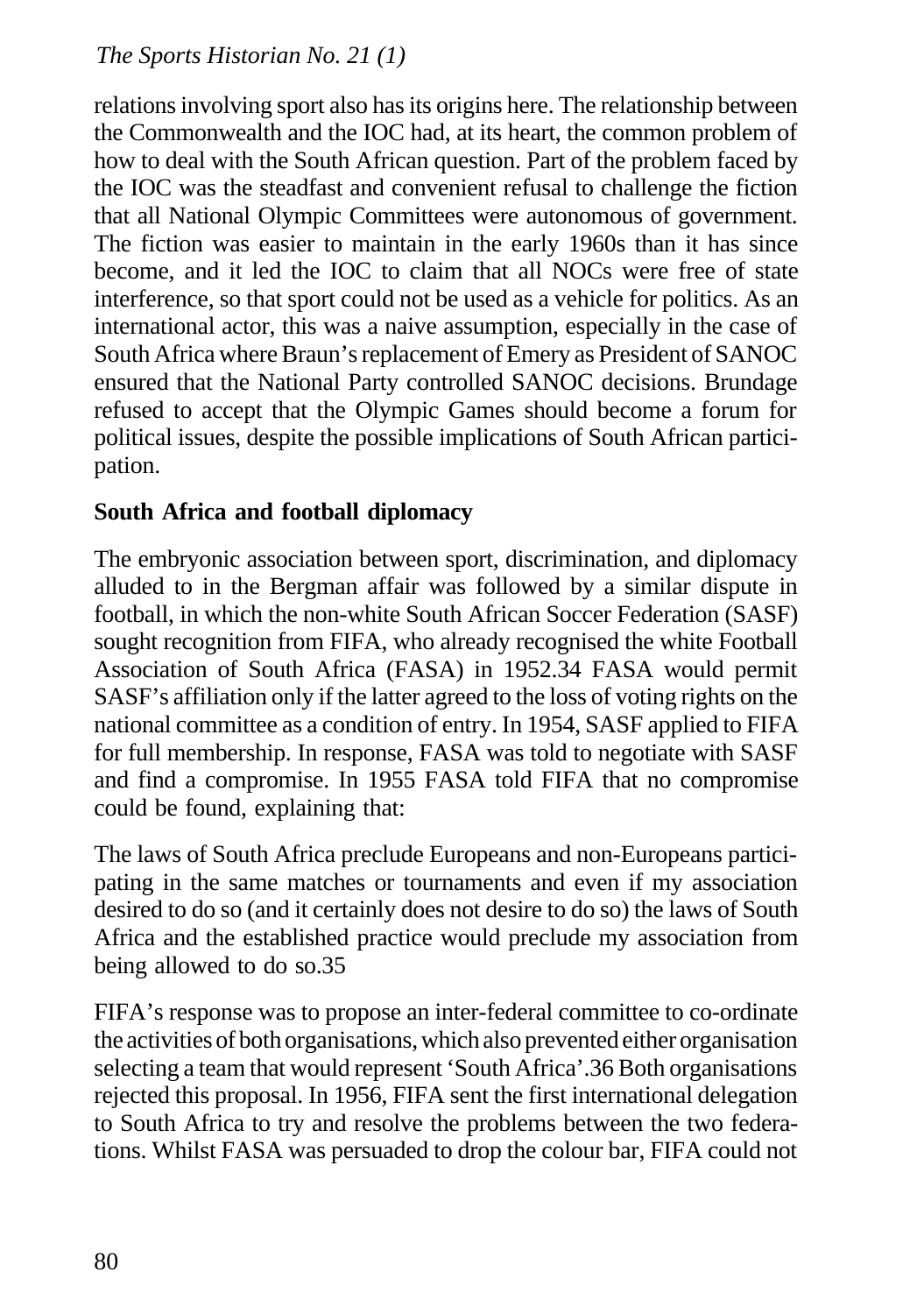solve the stalemate and put off any decision regarding SASF's application until the FIFA congress in 1958. Prompted by debates over football, one commentator looked at the foreboding portents for other sports:

It is in the realm of sport that white South Africa's pride can be hurt most easily, and it is here most readily that South Africa can be forced into isolation. The problem is (currently) on the size of a man's hand in the sky but its presence must not be forgotten.37

On his departure for the FIFA congress, FASA President Fred Fell was asked what hope existed for (white) South Africa's full return to international football. He replied,

I suppose a lot really depends on whether we can appeal to the reason of FIFA delegates. If so then they will realise that FASA is bound by the laws of its country and we cannot logically be expected to flout those laws.38

Despite reiterating this point later in the year, Fell's deputy Dave Snaier proudly announced that Real Madrid and Eintracht Frankfurt were in negotiations to play in South Africa.39 Although neither team eventually made the trip south, such actions demonstrated that white sports administrators were keen to circumvent any ban. To have persuaded such teams to play in South Africa would have been the ultimate propaganda coup.

South Africa had been one of the founding members of the African Football Federation (CAF). Yet, with a vastly distinct history from that of Egypt, Sudan, and Ethiopia, the other founding members, South Africa's sport was institutionalised and governed by white people of European origins rather than by members of the indigenous population. However, the period between the late 1950s and early 1960s witnessed the initial dismantling of European colonial power in Africa. Sir Stanley Rous became President of FIFA at a momentous time in world affairs. With a strong measure of regional control, it was hardly likely that CAF would tolerate the apartheid structures that shaped South African sport. In this context, FIFA, led by Rous, and dominated by European members, became wary of the growing power of CAF.

At the 1960 FIFA congress held in Rome, FIFA stated that the FIFA executive would expel any member whom continued to practise racial discrimination within twelve months.40 Remarkably, South Africa remained in FIFA until 1961 when the resolution adopted in Rome necessi-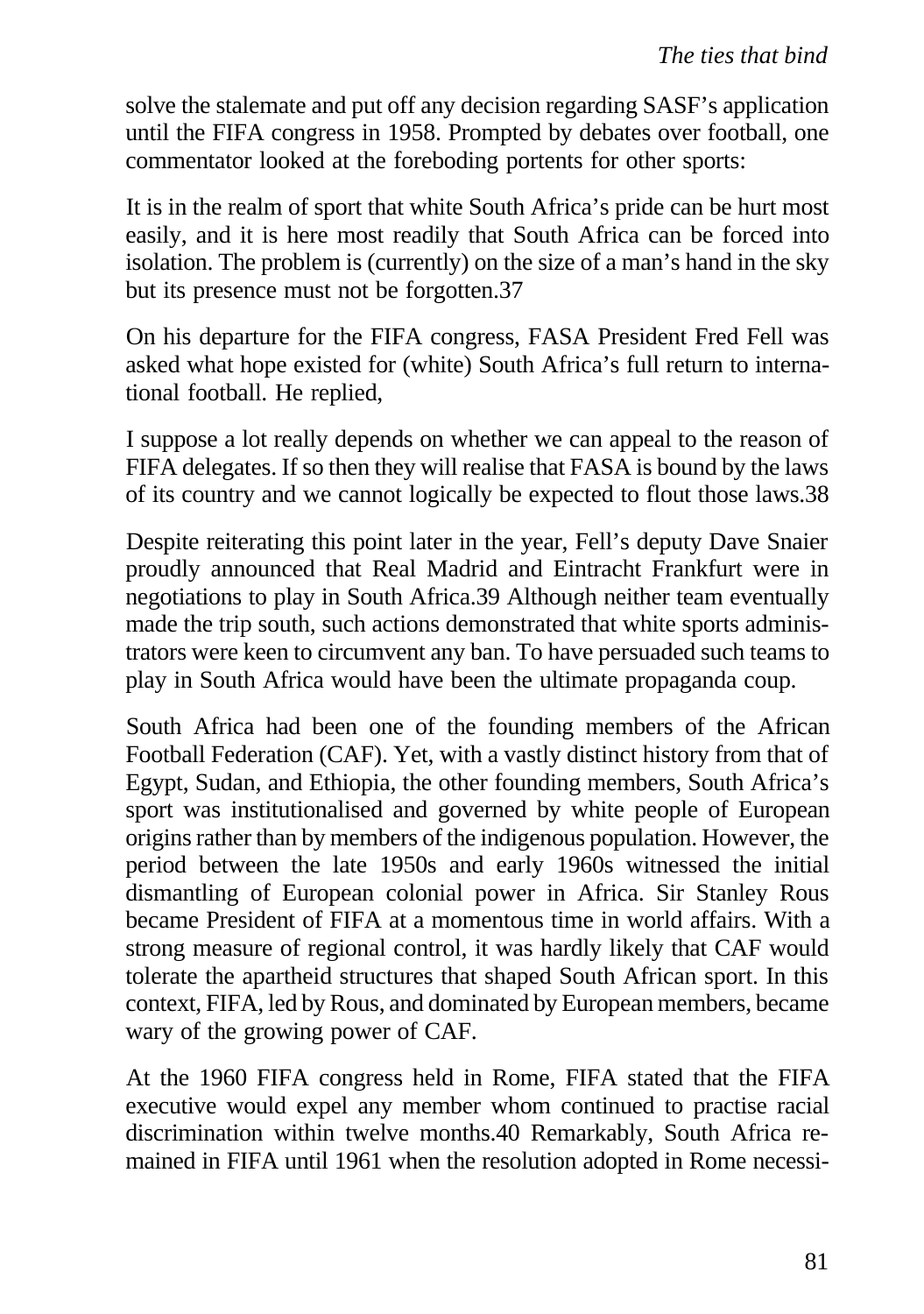tated the former's eventual suspension.41 But this led to even more concerted efforts on the part of FASA's allies to reinstate the offending member. Rous entertained a number of ideas proposed to him by V. H. Grainger, the General Manager of the South African National (white) Football League. Grainger suggested that South Africa might field an all non-white team in the qualification rounds of the 1966 World Cup and an all white team in the 1970 competition. Furthermore, should the South African team have reached one of the finals, Grainger suggested that the non-white team and the all-white team could be fielded in alternate games. Grainger concluded by saying that he, Fell, and Dave Marais, chair of the league and vice-president of FASA, would treat Rous's reply in the strictest confidence.42 At the 1962 FIFA congress in Santiago, the device chosen to initiate FASA's reinstatement was to send a FIFA commission to investigate the situation in South Africa. Rous and Jimmy McGuire of the USA constituted the mission, for which the terms of reference were to ascertain whether FASA was in anyway responsible for (other) associations and clubs not becoming members of that association (FASA).43 SASF attempted to challenge Rous's membership of the committee.

SASF most urgently request recusal of yourself from the proposed FIFA commission on grounds that you are deeply committed, by statements from within FASA to lifting the suspension of FASA. Some examples of these statements include:

a) Mr. Fell (at the Annual General Meeting of FASA) stressing 'he had no doubt that Sir Stanley would have the suspension lifted.'

b) that delegates at the AGM of FASA revealed to the press that FASA and Sir Stanley have been in correspondence with each other and that FASA has been advised by Sir Stanley on the lines and policies they must take to have the suspension lifted.

c) Sir Stanley Rous, probably the most powerful man in world soccer is determined to keep South Africa in FIFA.

SASF suggests that if Sir Stanley insists on coming as commissioner our federation would have lost faith and confidence in the commission and that the confidence which the non-whites in this country have reposed in FIFA for their emancipation from racial oppression would have been shattered 44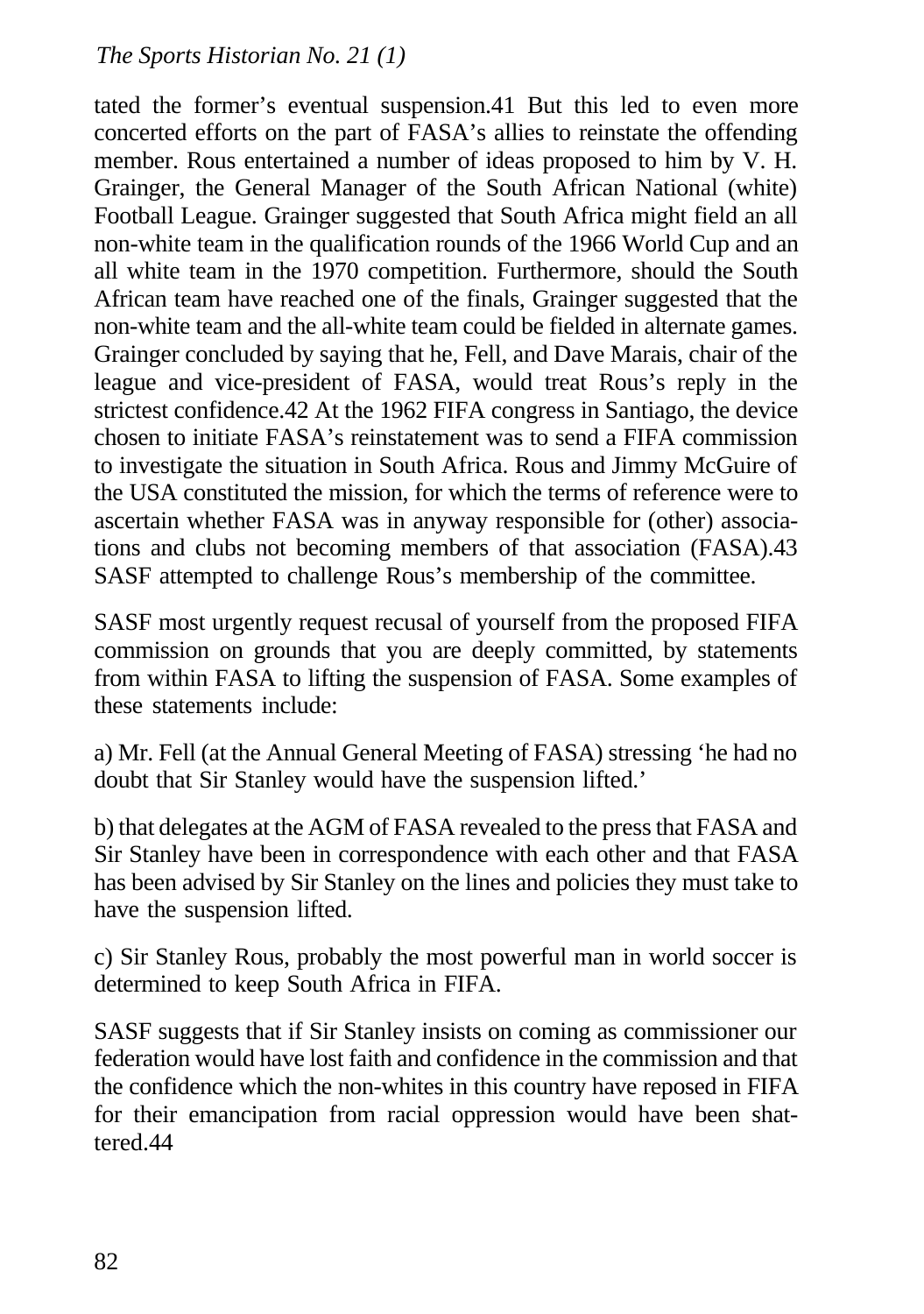During the visit to South Africa in January 1963, it was reported that Rous had said that no provision in the FIFA constitution required its members to apply the principle of multi-racialism: if South Africa applied segregation in soccer, that was its concern. He stated that 'All we are interested in is to see the controlling body of soccer in this country furthering the cause of football to the best of its ability'.45 Rous and McGuire met with representatives from a range of footballing bodies, local councils and representatives of national associations in the region such as Sudan, Nyasaland (Tanzania) and Basutoland (Lesotho). In meeting with SASF, Rous and McGuire were immediately subjugated to complaints from the former that SASF were unable to prepare properly for the Commission's visit as FIFA did not send preparatory information to SASF, in the same way that it did for FASA.46 However, in directly addressing the commission's terms of reference SASF cited that it represented 46,000 players whereas FASA and its affiliates represented only 20,000.47 SASF asked the commission to recall that FIFA had previously criticised the way FASA ran football in the Republic. The letter to which they referred followed the previous commission some seven years earlier. It stated that FASA did not comprise and control all clubs and players in South Africa, and that FASA did not have the standing of a National Federation required to govern and develop football in accordance with the structure of the population.48

In response to SASF's plea for FIFA to take note of the facts that FASA promoted in order to remove the suspension upon the latter, FASA drew the Commission's attention to the political situation in the country:

The inabilities to solve the difficulties (between FASA and SASF) are twofold. Firstly, the Laws and established customs of the Union of South Africa relating to 'Apartheid' have not in any way been relaxed, but secondly [and] on the contrary, [have] become more strict.49

This remarkable admission went almost unnoticed by Rous in particular. Instead, he chose to concentrate on FASA's invective against SASF whom FASA believed were 'not prepared to assist in devising a satisfactory method of working in close collaboration between all sections of the community solely in the interests of football'.50 FASA also admitted that SASF had lobbied the former to implement the non-racial clauses in FASA's constitution, but FASA could not accede to such a demand because of the laws in the country. The FASA memorandum was tanta-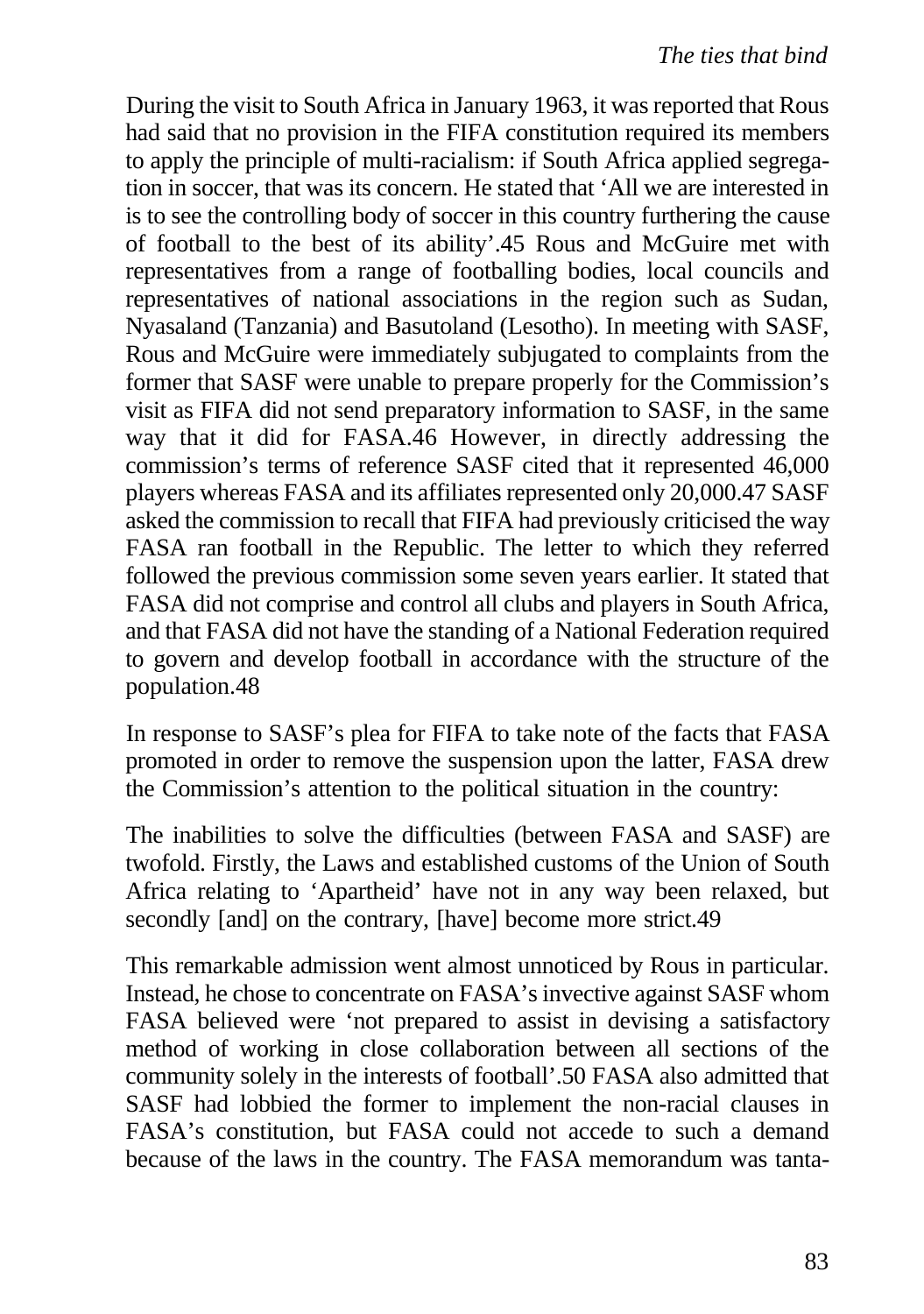mount to an admission that the organisation and administration of football in South Africa was regulated by apartheid. However, FASA chose to try and use their close linkages with Rous to depoliticise the issue in a classic example of apartheid 'doublespeak':51

My association is certain that FIFA, which is entirely non-political, will allow the Federation to adopt our course which has as its chief aim a number of reasons but mainly because the political agitators who are now ruling the Federation behind the scenes are merely using soccer as a catspaw for their own selfish ends. I do not desire to enter into any political discussions, as I am aware that your body does not allow politics into any of its deliberations I repeat therefore that my association is not prepared to defy the laws of this country and I am certain that FIFA would not and could not order my Association to do so.52

The report to FIFA recommended the reinstatement of FASA, which was confirmed at a meeting of the FIFA executive in Cairo in January 1963. However, the result was not unanimous. Rous informed Aleck Jaffe of FASA that the votes against South Africa's reinstatement were 'left wing', and for the first time these members demonstrated their solidarity with the African bloc.53 The decision met with widespread opposition in Afro-Asian countries, and resulted in the reimposition of the suspension at the 1964 FIFA congress in Tokyo. In retaliation, the South African government imposed banning orders, including 12-hour-a-day house arrest, on George Singh of SASF.54 This brief account of developments in the field of soccer reveals a pattern of behaviour which was repeated in other battles that moulded the nature and character of sports diplomacy. In most cases, the most important and senior officials of international bodies worked desperately to maintain the status quo and retain the all-white bodies as full members. The South African organisations were, therefore, very well placed to receive high level advice about ways of retaining membership, as well as support for their position.

It is possible that FASA's second suspension in 1964, only a year after having been reinstated, was due not so much to any material change in the situation within South Africa as to the fact that more Afro-Asian members were present at the FIFA congress in Tokyo where the Olympic Games were held. Because of the high cost of international travel, many members from African and Asian countries were often absent from meetings of international bodies. But on those occasions when the international federa-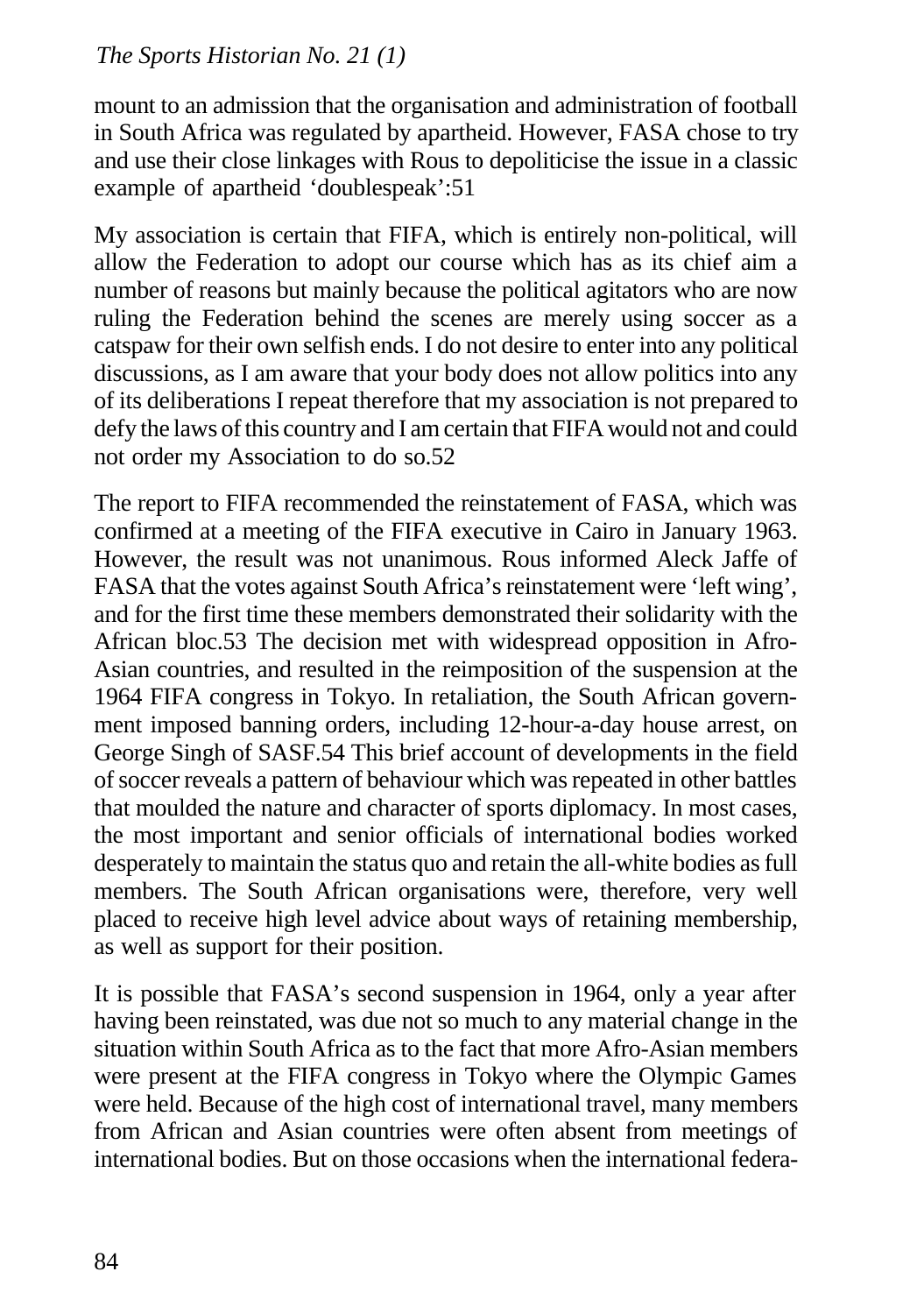tions held meetings simultaneously with major gatherings such as the Olympic Games, attendance was much improved. It was at these meetings that the majority of members were able to voice their opposition to apartheid sport, in order to counter manoeuvres and tricks used by friends of white South Africa to keep it in international sport. Rous failed to appreciate that the emergence of a footballing power bloc in Africa had at its heart the desire to isolate South Africa from football. Adopted by indigenous populations as a 'people's game', the sport became a popular forum for the denunciation of colonial rule.55 In turn, this resulted in a clash between nations that had recently emerged from the umbrella of postcolonial rule and the paternalistic, Eurocentric approach of FIFA to an issue which was rapidly ensnaring football as a key component of sports diplomacy regarding South Africa.

# **Sports diplomacy and sports administrators**

It has been argued elsewhere that one of the most intriguing questions regarding the practical utility of sports diplomacy was how effective it actually was in precipitating the downfall of apartheid structures. The increased diplomatic profile of sport during the 1950s and 1960s paralleled and reflected the increasing interest in domestic and international sport, and in particular the escalation of international competition and the associated media coverage of many of these events. Whilst it is possible to perceive the intention and impact of sports diplomacy and boycotts against South Africa as effecting direct policy change, it is perhaps more prudent to argue that sports diplomacy symbolised condemnation of apartheid, which manifested itself in attempts to ostracise South Africa from the international sporting community.56 That is not to say that sport was central to the collapse of apartheid, but that sport served to provide a point of access to more central policy arenas and acted as a prototype for the use of more substantial political resources in the international campaign to eradicate apartheid.57 This paper has shown that, in order for sport to become a viable diplomatic resource, sports administrators had to acknowledge that sport was to become a primary focus in helping to prevent apartheid becoming a permanent form of injustice. The use of sport as a tool of diplomacy inside and outside of governmental policy\_making created an understanding of, and familiarity with, the implications of apartheid.

Three main conclusions can be drawn from the actions of Duncan and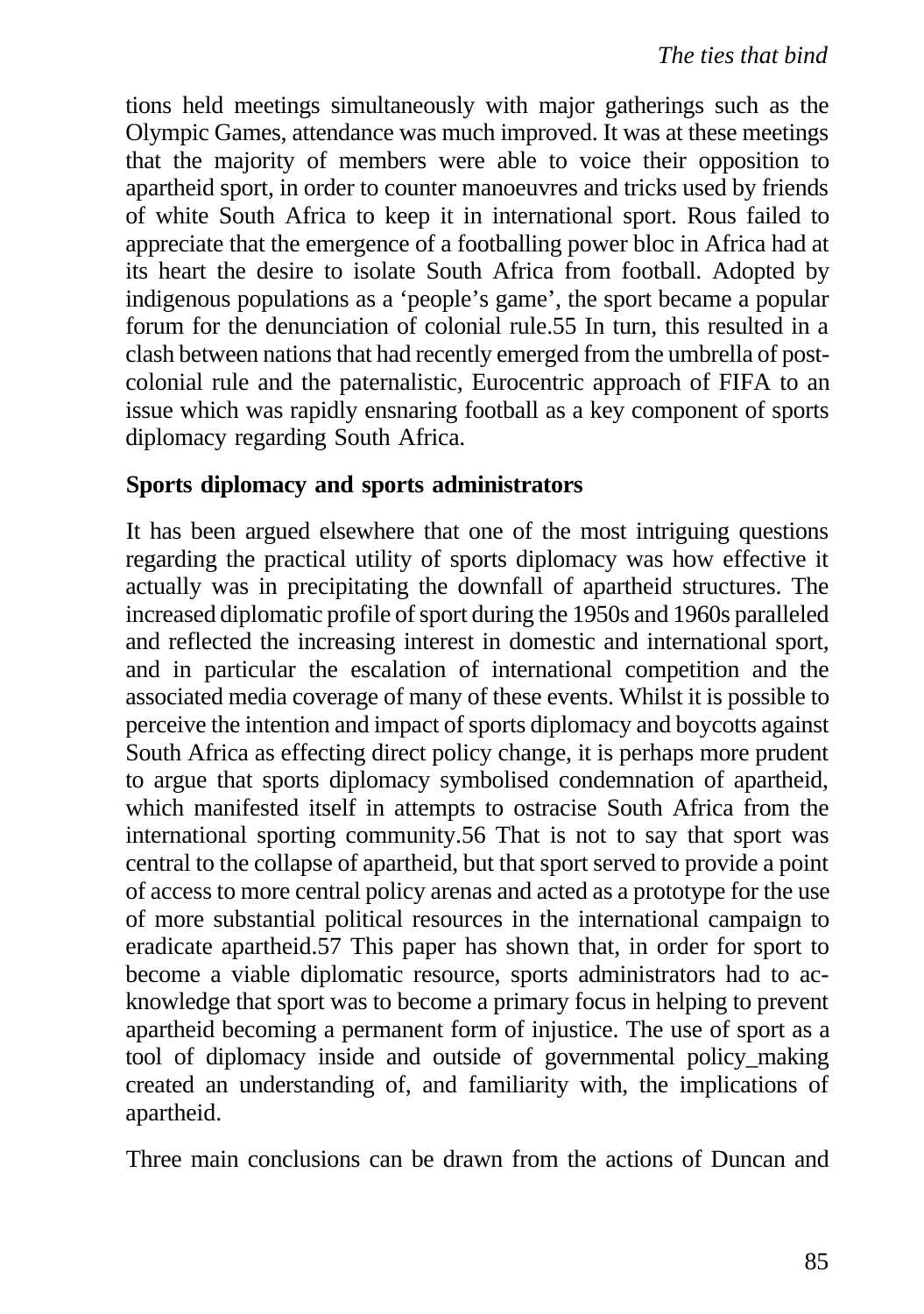Rous. First, the support for South Africa's role in maintaining the status quo within the international sporting community was designed to ensure power remained firmly with established (white) sporting nations. The period from 1958 to 1963 was characterised by the fragmentation of former colonies, and both Duncan and Rous failed to appreciate the implications of the growing diplomatic use of sport by nations looking to develop foreign policies in areas of international relations outside the realms of economic trade. In the Commonwealth and in football, many nations emerging from the colonial umbrella delicately sought access to a number of diplomatic channels, primarily through a contribution to sports-based protest. The problem for many nations was the lack of diplomatic leverage at global levels of policy making, whilst South Africa took little notice of protest organisations until the weight of pressure on sports administrators who retained notions of sport as apolitical by third world nations in particular, forced changes in policy. The issue of South Africa's involvement in the 1962 Commonwealth Games brought prominence to the changing politics of the organisation and forced sports administrators to bow to wider political pressures. In addition, Duncan seemed oblivious to the emergence of sport as a tool for cultivating unity in the rapidly expanding family of Commonwealth nations. Rous, too, demonstrated a lack of understanding as to how the collapse of colonialism would affect what he considered to be a European game. In his autobiography Rous lamented the lack of support from African nations when he lost the Presidency of FIFA to Joao Havelange.58

Second, with reference to examining the origins of sports diplomacy, it can be seen that the political naivete of sports administrators demonstrated a lack of sensitivity to the politicisation of sport and the growth of the concept and realpolitik of sports diplomacy. Whilst it could also be argued that the actions of Rous and Duncan were representative of British politicians of the time, many of whom were overwhelmed by the pace of post-colonial development, both men were highly important sports administrators in an era of post-colonial fragmentation and consequently were asked to play roles that apolitical sports administrators had, up until this time, yet to encounter. Participation in the Commonwealth Games and membership of FIFA were two important forums through which newly formed nations could make diplomatic and political statements. Both men believed that their organisations could not, and should not, be used to force a government to change its internal sports policy. In doing so they failed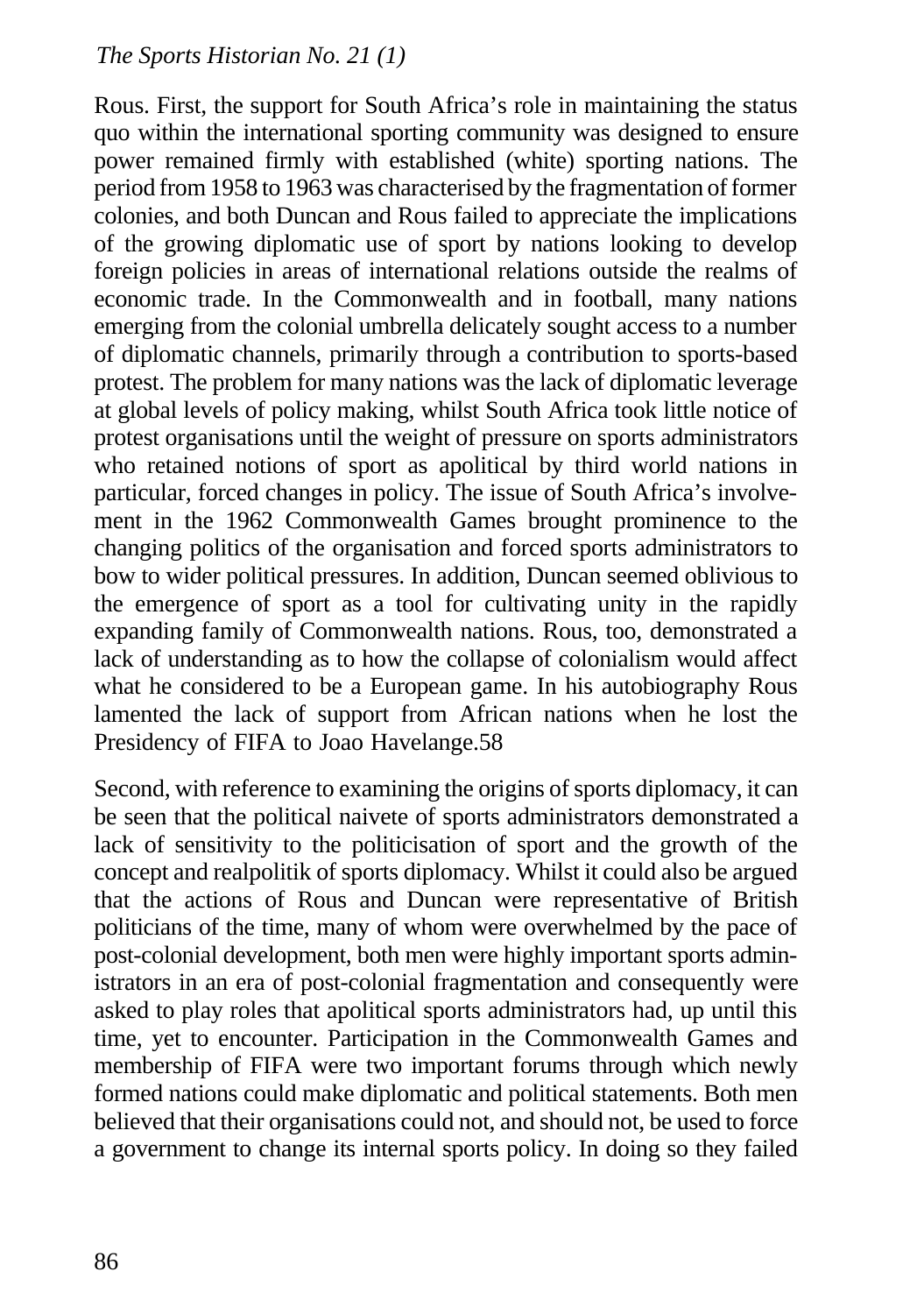to appreciate the influence that newly-independent nations could exert on international sports organisations through bloc voting that opposed the Eurocentric approach to the organisation of the CGF and FIFA. Sugden and Tomlinson have made much of the inability of Rous to understand the location of football in the broader struggles for independence.59 The parallels between Rous and Duncan are striking, and demonstrate that Eurocentric sports administrators involved with global sport were unable to grasp the increasing politicisation of sport, particularly with regard to South Africa. Whilst both men publicly pronounced their dislike of apartheid, they also maintained personal contact with white sports administrators in South Africa, old friends and allies. Furthermore, both chose to have a much smaller degree of involvement with non-racial sports administrators, with whom, because of apartheid legislation, they were not able to come into contact with on a regular basis.

Finally, in reflecting upon this paper, we must consider adopting a wider frame of reference for the study of sports diplomacy that examines the socio-cultural background to domestic and international decision-making processes. The early 1960s were an important period for three main reasons. First, although the IOC did not expel South Africa, the issue of apartheid became firmly lodged on the IOC agenda. Second, the emergence of domestic protest organisations with sporting origins, namely SASA, and later, SAN-ROC (South African Non-Racial Olympic Committee) as the focal point for international sporting protest encouraged protest by other countries and some international sports federations against sports apartheid. Third, the South African government was forced to take notice of the international community's mounting concern with and criticism of apartheid. The development of organisational protest, which became entrenched within anti-apartheid culture, forced domestic and international policy actors to publicly defend their policies. Furthermore, it is not sufficient to study sports diplomacy through an examination of the decisions of nation states. The reactions of sports administrators often provide a more sensitive understanding of how shifts in policy occur, and this paper demonstrates a need for further research into effects of actions by international sports administrators, particularly when considering the political history of sport.

#### **Glossary**

In South Africa the large number of organisations involved in sport has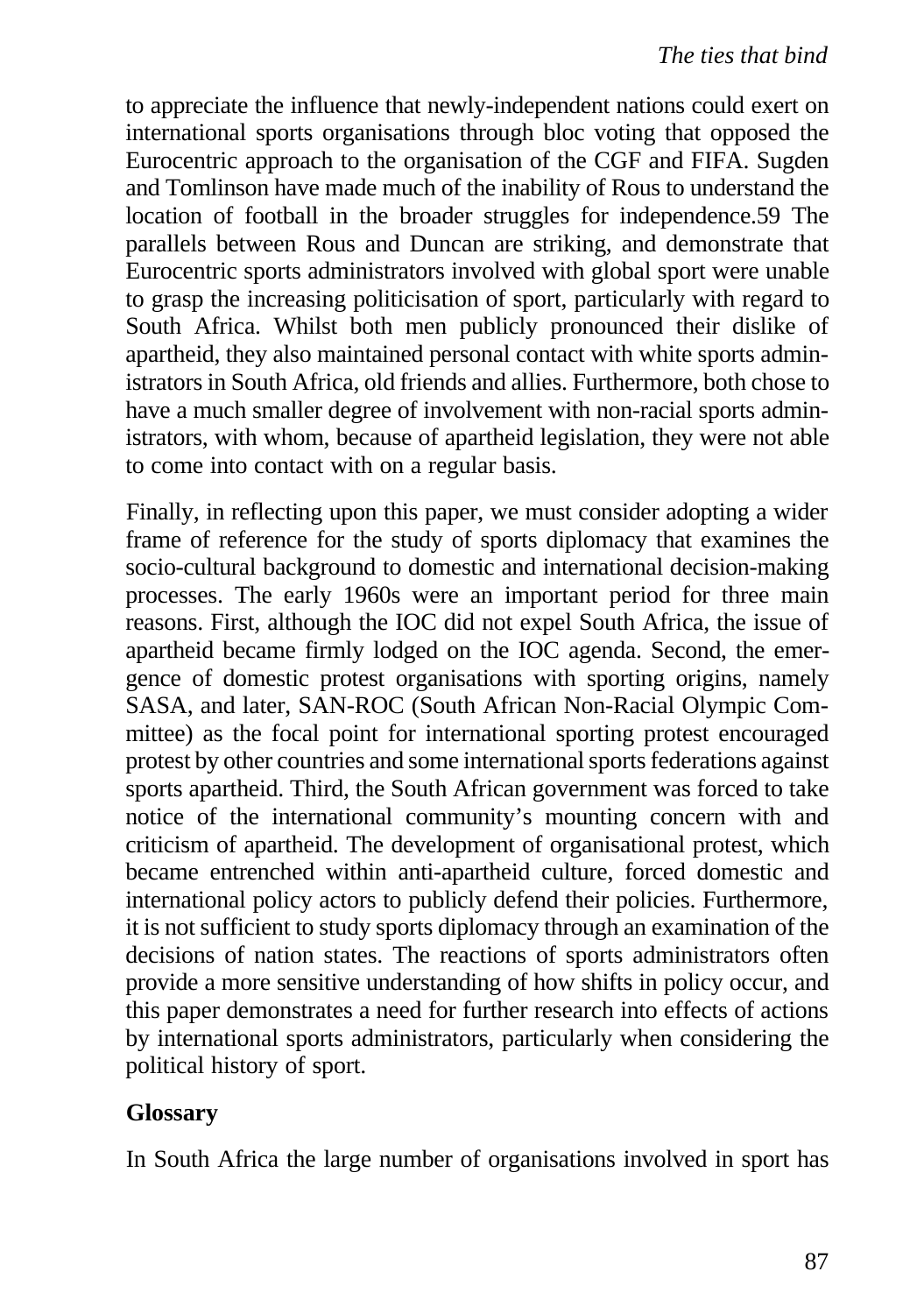been exceptional. A substantial number of acronyms are used throughout this paper. While the full name for each organisation is presented when first mentioned in the text, the glossary below provides a brief background to indicate which policy community the respective organisation represented. The glossary is presented in the following format: Acronym, full title of the organisation, comments.

# **References**

# **Primary Sources**

Letters held at the offices of the Commonwealth Games Federation, London.

Materials from the National Archives of the Department of Sport and Recreation, the Republic of South Africa, Pretoria, South Africa.

Materials from the Rous Papers, Sport Cultures Archive for Investigative Research (SCAIR), Sport and Leisure Cultures, Chelsea School, University of Brighton

# **Documented resource**

International Boycott of Apartheid Sport, Paper prepared for the United Nations Unit on Apartheid in 1971. United Nations Unit on Apartheid, Notes and Documents, No. 16/71, April 1971

# **Newspapers**

*Daily News* (South Africa)

Pretoria News

*The Star* (Johannesburg)

*Sunday Times* (Johannesburg)

Secondary sources

Bose, Mihir, *Sporting Colours: Sport and Politics in South Africa* (London: Robson, 1994)

Commonwealth Secretariat, *Communiqués of the Commonwealth Heads of Government Meetings* (London: Penguin, 1986)

Draper, Mary, *Sport and Race in South Africa* (Johannesburg: SAIRR, 1963)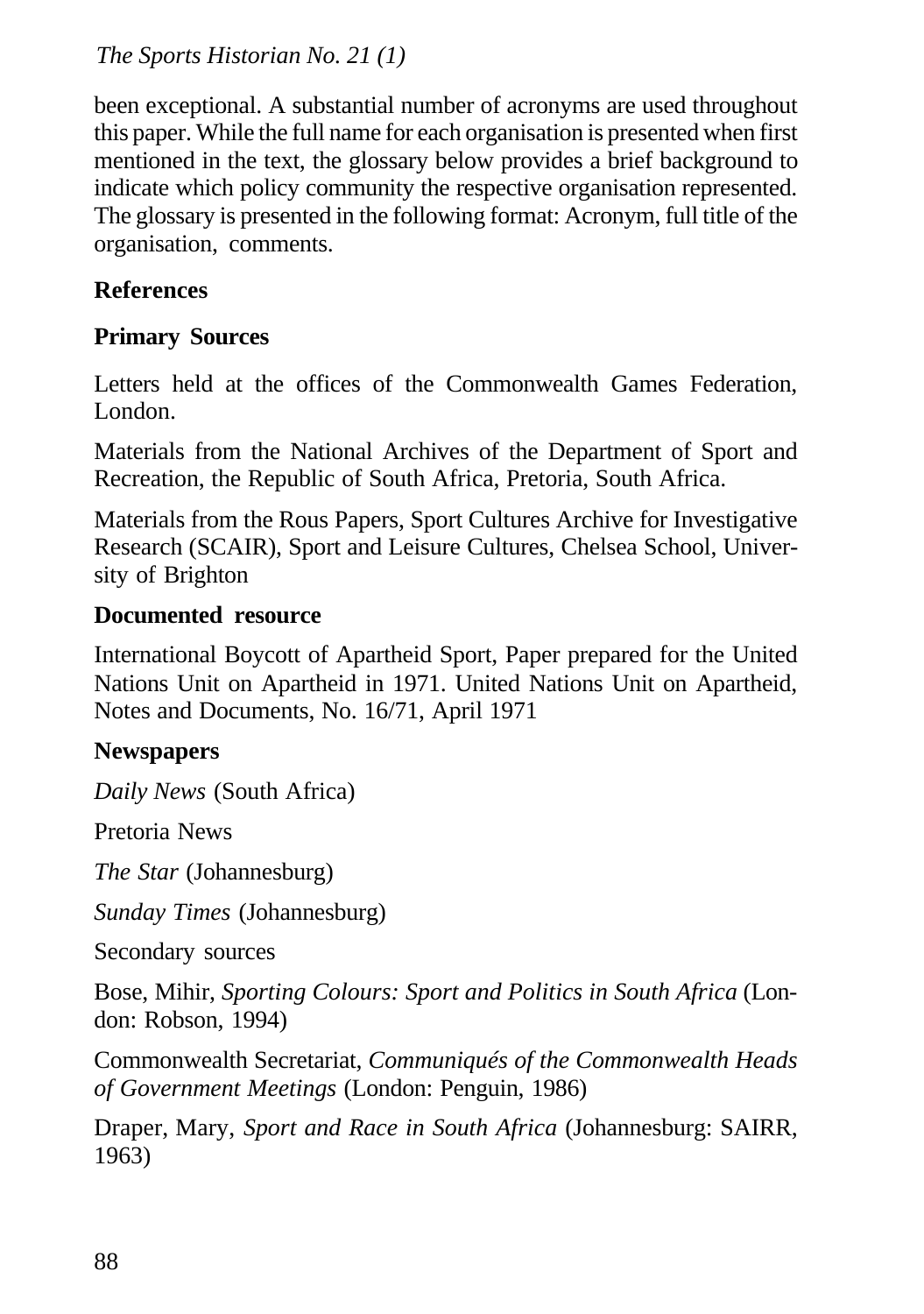Guttmann, Allen, *The Games Must Go On: Avery Brundage and the Olympic Movement* (New York: Columbia University Press, 1984)

Harvey, Jean and Houle, Francois, Sport, World Economy, Global Culture and New Social Movements, *Sociology of Sport Journal*, 11 (1994), pp. 337-55

Houlihan, Barrie, *Sport and International Politics* (Hemel Hempstead: Harvester Wheatsheaf, 1994)

Houlihan, Barrie, Sport and the Commonwealth in: Collins, Michael (ed.). *Leisure in Industrial and Post-Industrial Societies* (Brighton: LSA, 1996), pp. 125-44

Kanin, David, Superpower sport in Cold War and détente, in: Lowe, Benjamin; Kanin, David & Strenk, Andrew (eds). *Sport and International Relations* (Champaign, Ill.: Stipes, 1978), pp. 249-62

Kanin, David, The Olympic boycott in diplomatic context, *Journal of Sport and Social Issues,* 4 (1), 1980, pp. 1-25

Keech, Marc, At the centre of the web: the role of Sam Ramsamy in South Africa's readmission into international sport, *Culture, Sport and Society,* 3 (3), (2000), pp. 41-62

Keech, Marc and Houlihan, Barrie, Sport and the end of Apartheid, *The Round Table,* 349 (1999), pp. 109-21

Lapchick, Richard, *The Politics of Race and International Sport: The Case of South Africa* (Greenwich, Conn.: Westport Press, 1975)

Killanin, Lord Michael, *My Olympic Years,* (London: Secker and Warburg, 1983)

Mahjoub, Faouzi, The Long Struggle of the Executive Committee, in: *Confederation Africaine de Football, 1957-1997* (Cairo: CAF. 1997) pp. 121-2

Nauright, John, *Sport, Cultures and Identities in South Africa* (Leicester: Leicester University Press, 1997)

Nauright, John and Black, David, It's Rugby that really matters: New Zealand-South Africa rugby relations and the moves to isolate South Africa, 1956-1992, in Wilcox, Ralph C. (ed.), *Sport in the Global Village* (Morgantown, WV: Fitness Information Technology, 1994) pp. 165-83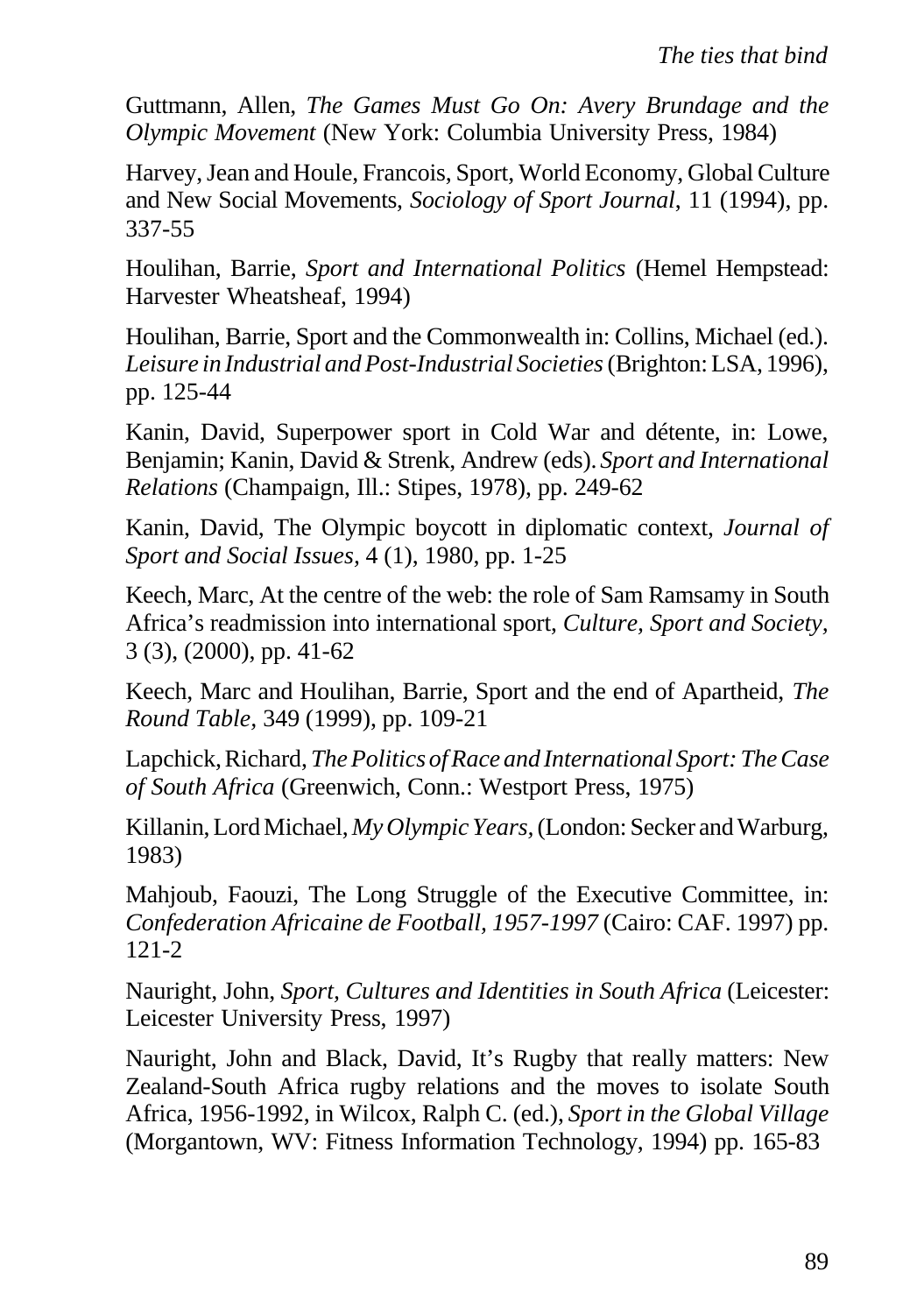Nauright, John and Black, David, Hitting them where it hurts: Springbok-All Black Rugby, masculine national identity and counter-hegemonic struggle, in Nauright, John & Chandler, Timothy (eds). *Making Men: Rugby and Masculine Identity* (London: Frank Cass, 1996) pp. 205-26

Peppard, Victor and Riordan, James, *Playing Politics: Soviet Sports Diplomacy to 1992* (Greenwich, Conn.: Westport Press, 1993)

Quick, Shane P. 'Black Knight Checks White King'; The conflict between Avery Brundage and the African nations over South African membership of the IOC,*Canadian Journal of the History of Sport*, 21 (2), (1990) pp 20- 31.

Ramsamy, Sam, Apartheid, boycotts and the Games, in: Tomlinson, Alan and Whannel, Garry (eds). *Five Ring Circus: Money, Power and Politics at the Olympic Games* (London: Pluto Press, 1984) pp. 44-52

Ramsamy, Sam, Apartheid and Olympism: on the abolishment of institutionalised discrimination in international sport, in Landry, Fernand, Landry, Marc, and Yerles M. (eds). *Sport: The Third Millennium* (Quebec: Presses de I'Universite Laval, 1991) pp. 537-45

Rous, Stanley, *Football Worlds: A Lifetime in Sport* (London: Faber and Faber, 1978)

Sugden, John and Tomlinson, Alan, *FIFA and the Contest for World Football: who rules the Peoples' Game?* (London: Polity, 1998)

Sugden, John, Tomlinson, Alan and Darby, Paul, FIFA versus UEFA in the struggle for the control for world football, in: Brown, Adam (ed.). *Fanatics! Power, Identity and Fandom in Football,* (London: Routledge, 1996) pp. 11-31

# **Notes**

1 Nauright, 1997, pp. 124-56.

2 Nauright and Black, 1994, pp. 165-75; Nauright and Black, 1996, pp. 207-9.

3 Peppard and Riordan, 1993, p. 2.

4 Peppard and Riordan, 1993, p. 6.

5 Houlihan, 1994, pp. 9-12.

6 See Kanin, 1980, pp. 4-19.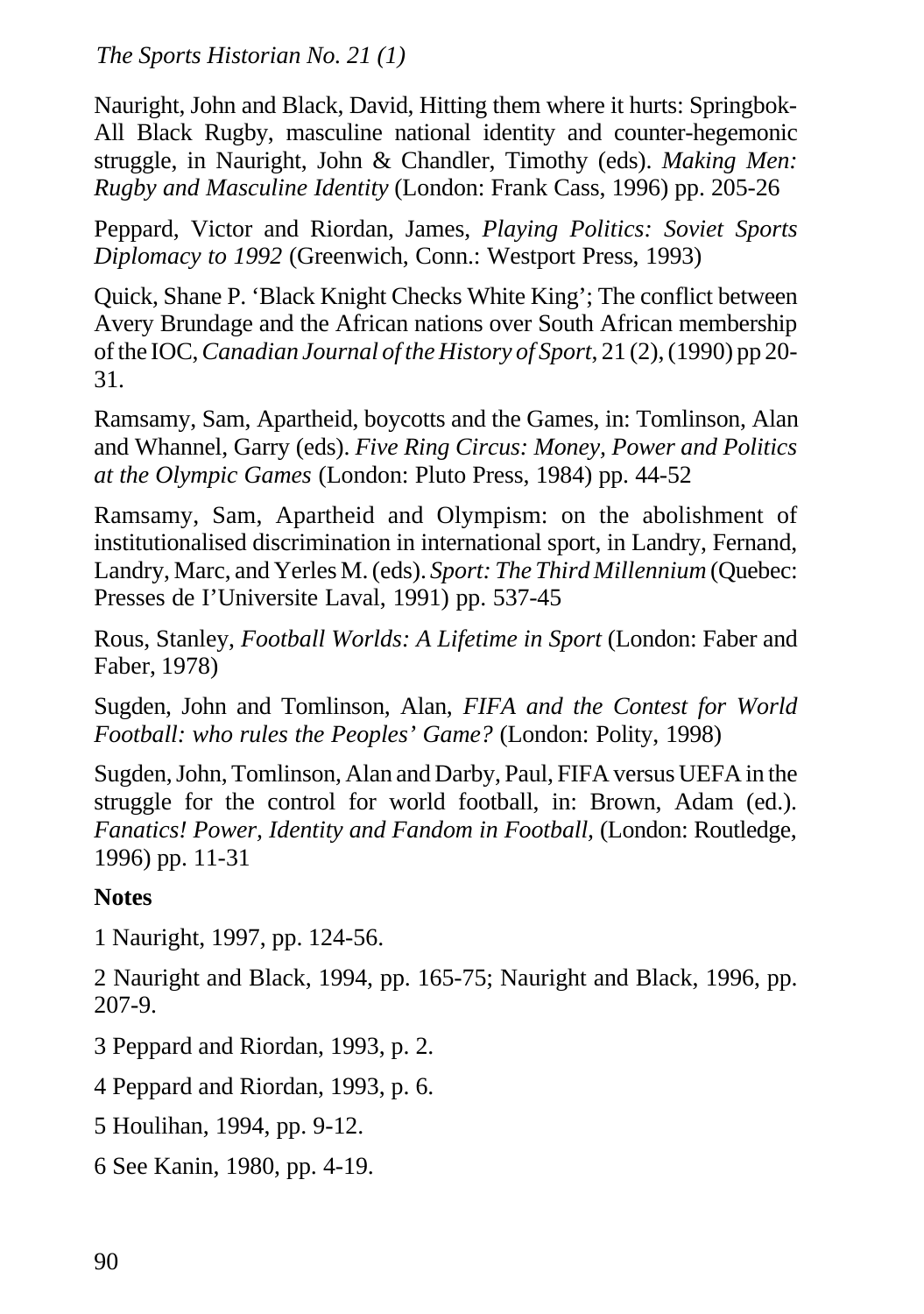7 Kanin, 1978, pp. 255-7; Peppard and Riordan 1993, pp. 90-92.

8 Kanin, 1980, p. 23.

9 The status of the Anti-Apartheid movement as perhaps the most successful global social movement in sport was due to the combined efforts of internal and external protest organisations in lobbying a broad range of national and international organisations. Harvey and Houle concluded, 'the movement leaned on communication networks at intra- and supranational levels that were independent of national structure. The movement aimed for a regrouping of individuals at a global level. The individuals in this movement shared an idea of the human condition based on race equality, in which one identified with "the other" regardless of national differences. This movement was very active at the international level, lobbying the IOC and the UN.' Harvey and Houle, 1994, p. 349.

10 Ramsamy, 1984, p. 45.

- 11 Draper, 1963, pp. 72-3.
- 12 Quick, 1990, pp. 20-31.

13 Brundage to Emery, 27 April 1958, quoted in Quick, 1990, p. 26.

14 'Anxiety About Future of South African Sport', *Pretoria News*, 5 June 1958.

15 Lapchick, 1975, p. 31.

16 Killanin, 1983, p.34; Ramsamy, 1984, p.45.

17 Guttmann, 1984, pp. 134-5.

18 Killanin, 1983, p.35.

19 Lapchick, 1975, pp. 34-5, 39-43 provides a detailed account.

- 20 Bose, 1994, p.54.
- 21 Houlihan, 1996, p.126.
- 22 Ramsamy, 1991, p. 540.

23 The Commonwealth Secretariat, 1986, p. 66.

24 The CGF library in London holds many cuttings and correspondence sent to Duncan by Emery over a period of years. The letters begin in 1956 and demonstrate the close relationship that existed. Emery frequently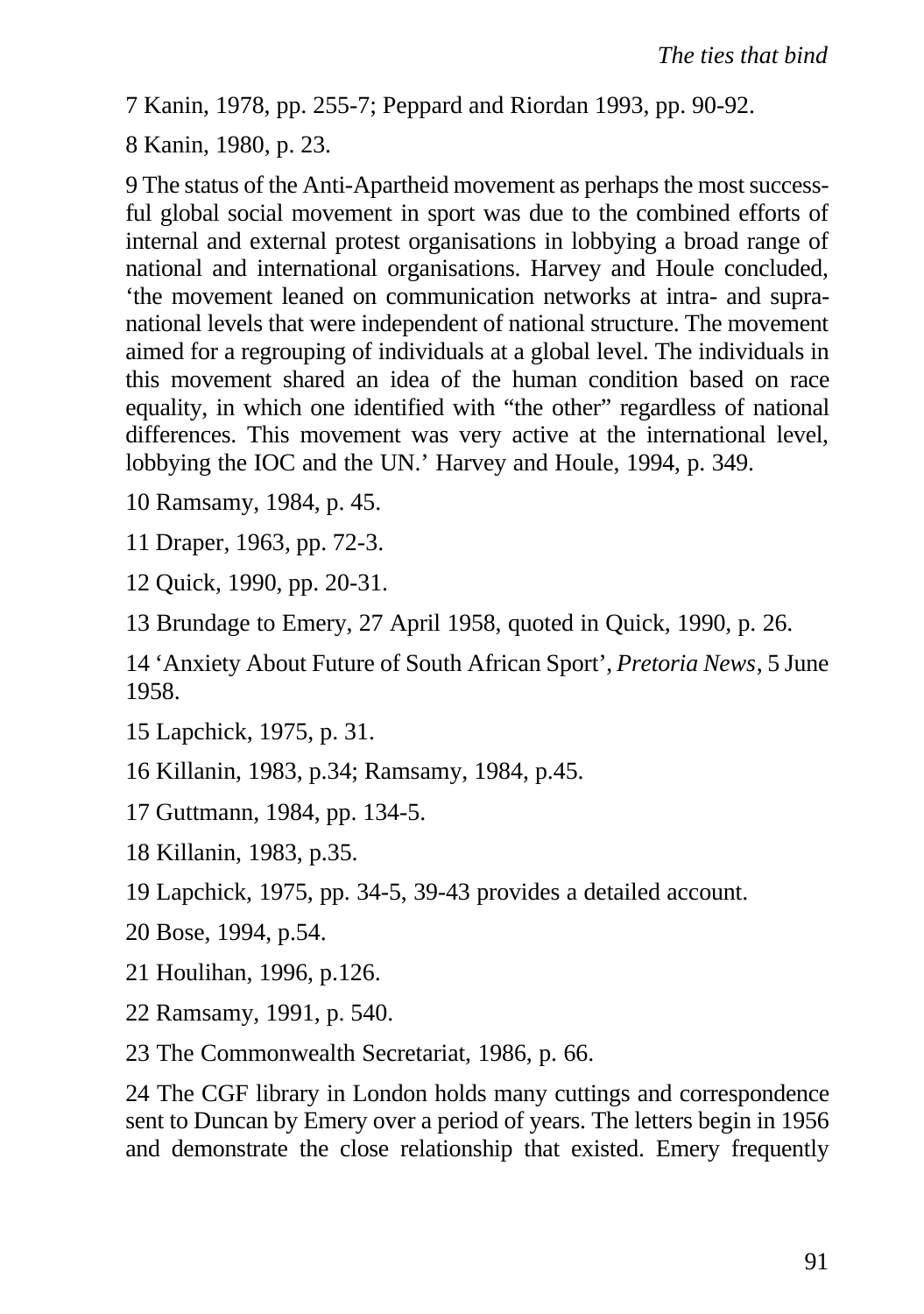refers to the progress of his youngest daughter whom he asks Duncan to receive on her trips to Europe.

25 Letter, Emery to Duncan, 16 June, 1961 CGF Library.

26 Letter, Emery to Duncan; 18 July 1961, CGF Library

27 'Sports Federation to Continue Campaign', *Sunday Times* (Johannesburg), 18 July 1961

28 Ira Emery to the Minister of Education, Arts and Science, 1 May 1959. Department of Sport and Recreation National Archives, Pretoria (hereafter DSR) 14/15/3/3.

29 Internal memorandum, Secretary of Sport and Recreation to the Minister of Education, 4 August 1959. DSR, 14/15/3/3.

30 Letter, Emery to Duncan, 31 August 1961. CGF Library.

31 Letter, Brutus to Duncan, 10 September 1961. CGF Library.

32 *The Star* (Johannesburg), 4 October 1961.

33 Letter, Emery to Duncan, 2 and 9 October 1961. CGF Library.

34 The Long Struggle of the Executive Committee, in F. Mahjoub (ed.). *Confederation Africaine de Football, 1957-1997*. (Cairo: CAF, 1997).

35 F. W. Fell, President of SAFA to FIFA. 23 April 1955. DSR, 14/15/3/ 3.

36 FIFA to SAFA and SASF, 29 June 1955. DSR 14/15/3/3

37 Editorial, 'As Big As a Man's Hand', *Daily News*, 14 May 1958.

38 'Soccer Chief Off On "Most Crucial Journey"',*The Star* (Johannesburg), 22 March 1958.

39 'European Giants May Tour South Africa',*The Star* (Johannesburg), 29 May 1958.

40 Brief memo, presented to the FIFA commission by SASF, January 1963, p.9. Rous Papers, SCAIR.

41 Registered Circular no. 13, Dr. H. Kaser, General Secretary of FIFA to National Associations Affiliated to FIFA, 31 October 1961. Rous Papers, SCAIR.

42 V.H. Grainger to Rous, 27 August 1962. Rous Papers, SCAIR.